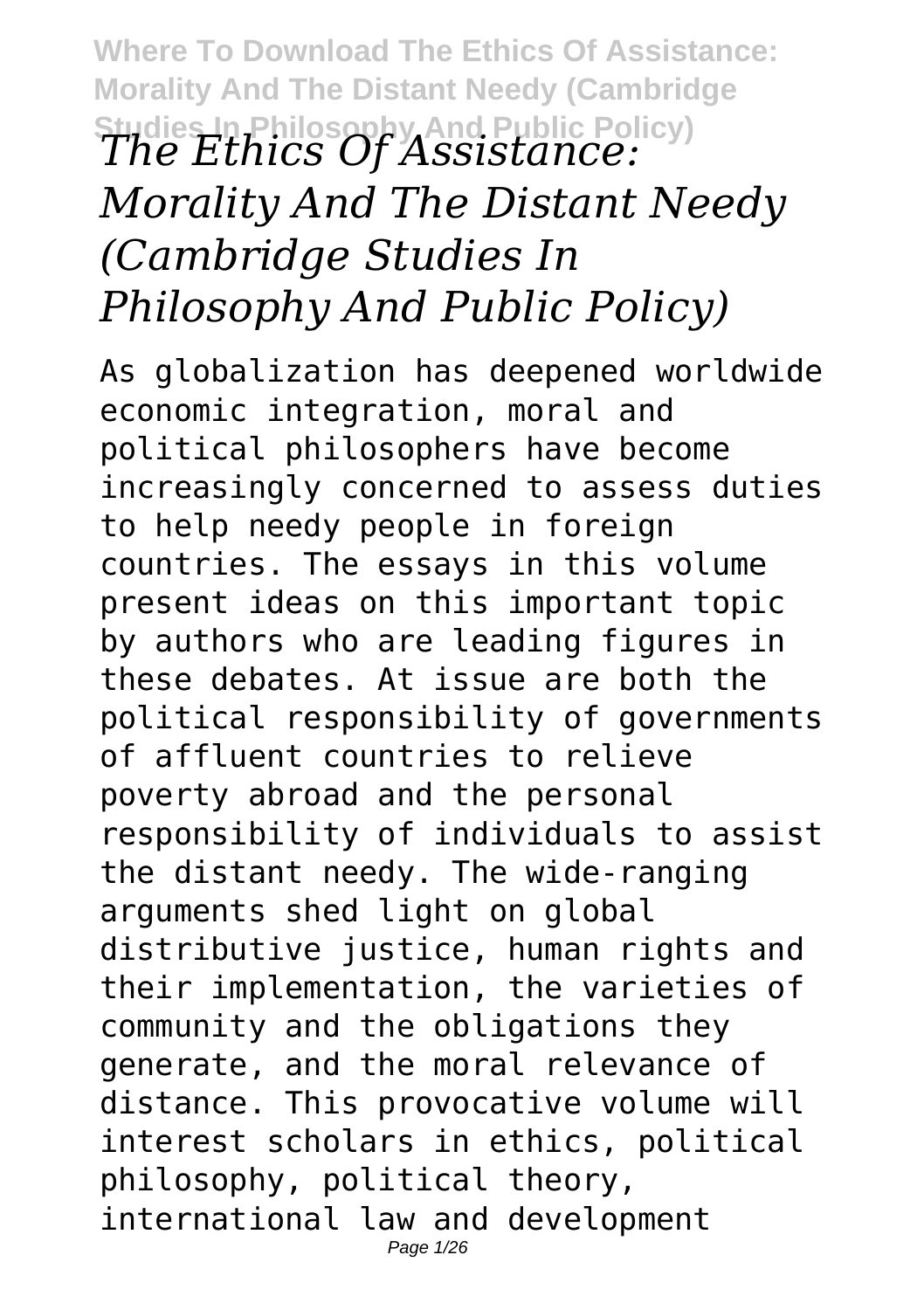Studies In Philosophy And Public Policy)<br>economics, as well as policy makers, aid agencies, and general readers interested in the moral dimensions of poverty and affluence.

The Kyoto Protocol became law in February 2005—eight years after its conception as a framework for reducing emissions and a full four years after the United States abandoned it. But while President George W. Bush embarrassed much of the scientific community by challenging the veracity of the greenhouse effect, and thus the impetus for Kyoto, officials elsewhere expressed far different concerns. Reading the Kyoto Protocol explores their qualms and objections to everything from Kyoto's controversial policies on emissions trading to the question of a "post-Kyoto era." Contributors include internationally known philosophers, researchers, and environmentalists.

This book is a collection of original essays by some of the leading moral and political thinkers of our time on the ethical and legal implications of humanitarian military intervention. As the rules for the new world order are Page 2/26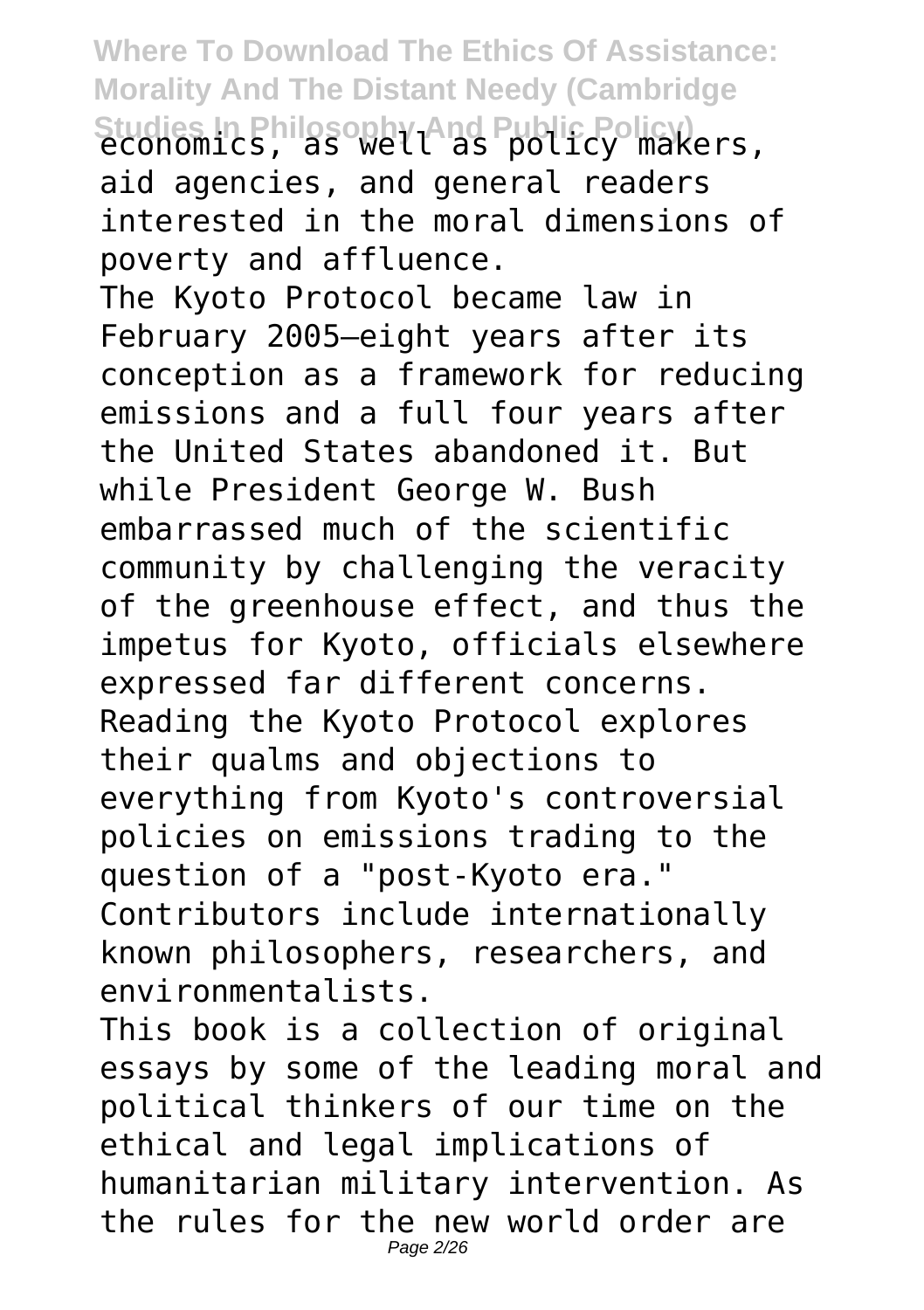Studies In Philosophy And Public Policy) he Cold War, this issue is likely to arise more and more frequently, and the moral implications of such interventions will become a major focus for international law, the United Nations, regional organizations such as NATO, and the foreign policies of nations. The essays collected here present a variety of normative perspectives on topics such as the just-war theory and its limits, secession and international law, and new approaches toward the moral legitimacy of intervention. They form a challenging and timely volume that will interest political philosophers, political theorists, readers in law and international relations, and anyone interested in moral dimensions of international affairs.

'Richard Shapcott has produced a thoughtful, lively and stimulating account of international ethics that speaks directly to contemporary audiences. It is an accessible yet sophisticated guide to the hard questions raised by moral reflection and ethical practice in today's increasingly globalized world.'-Patrick Page 3/26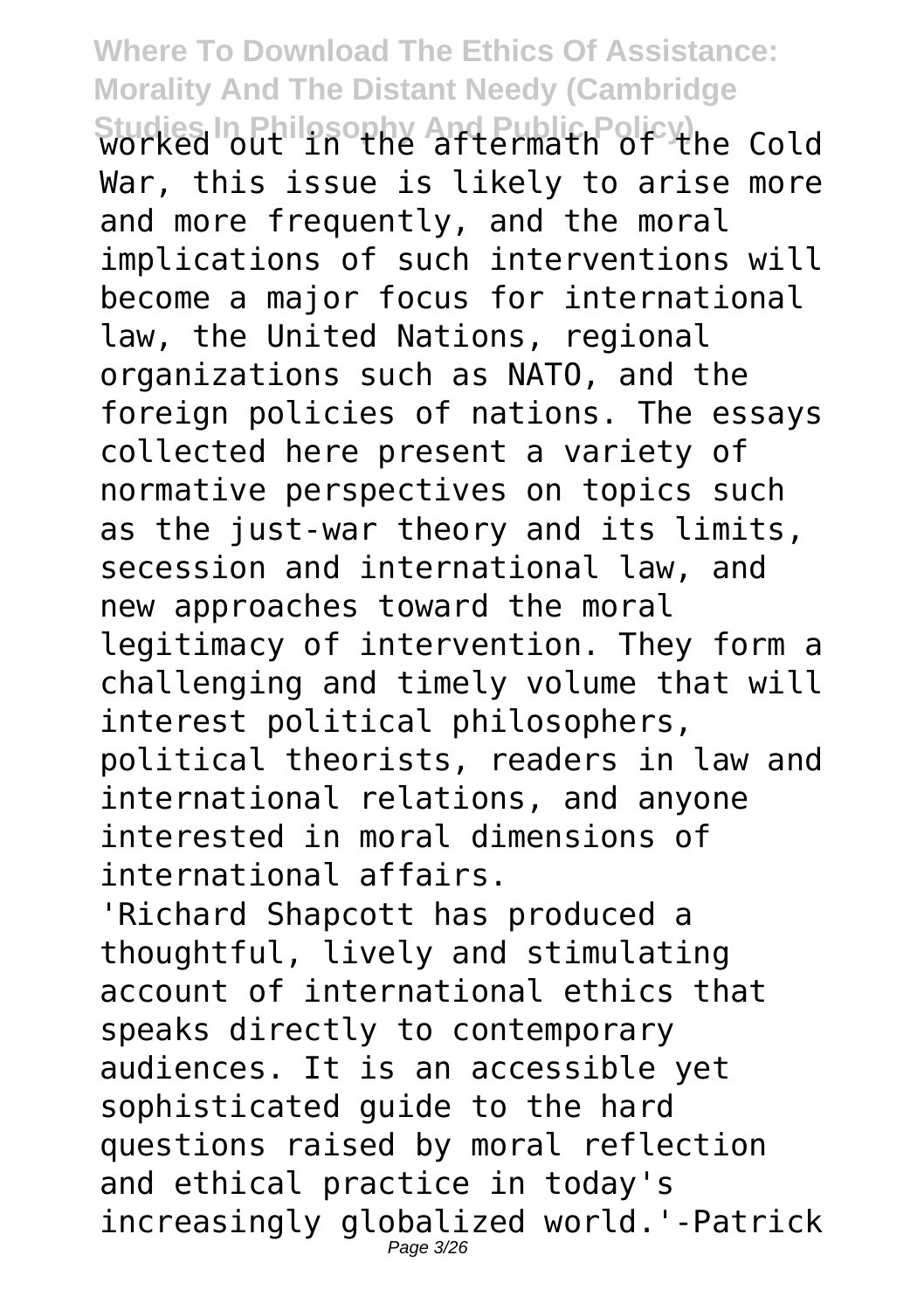**Where To Download The Ethics Of Assistance: Morality And The Distant Needy (Cambridge** Studies In Philosophy And Public Policy).<br>Hayden, University of St Andrews. The Ethics of Trade and Aid The Ethics of Care Rwanda and the Moral Obligation of Humanitarian Intervention Climate Change and the Moral Agent

The Global Justice Reader Ethics and the Quest for Wisdom **In recent decades there has been a great expansion in the number, size and influence of International Non-Governmental Organisations (INGOs) involved in international relief and development. These changes have led to increased scrutiny of such organisations, and this scrutiny, together with increasing reflection by INGOs themselves and their staff on their own practice, has helped to highlight a number of pressing ethical questions such organisations face, such as: should INGOs attempt to provide emergency assistance even when doing so risks helping to fuel further conflict? How should INGOs manage any differences between their values and those of the people they seek to benefit? How open and honest should INGOs be about their own uncertainties and failures? This book consists of sustained reflections on such questions. It derives from a workshop held at Melbourne University in July 2007 that brought together a group of people – for the most part,**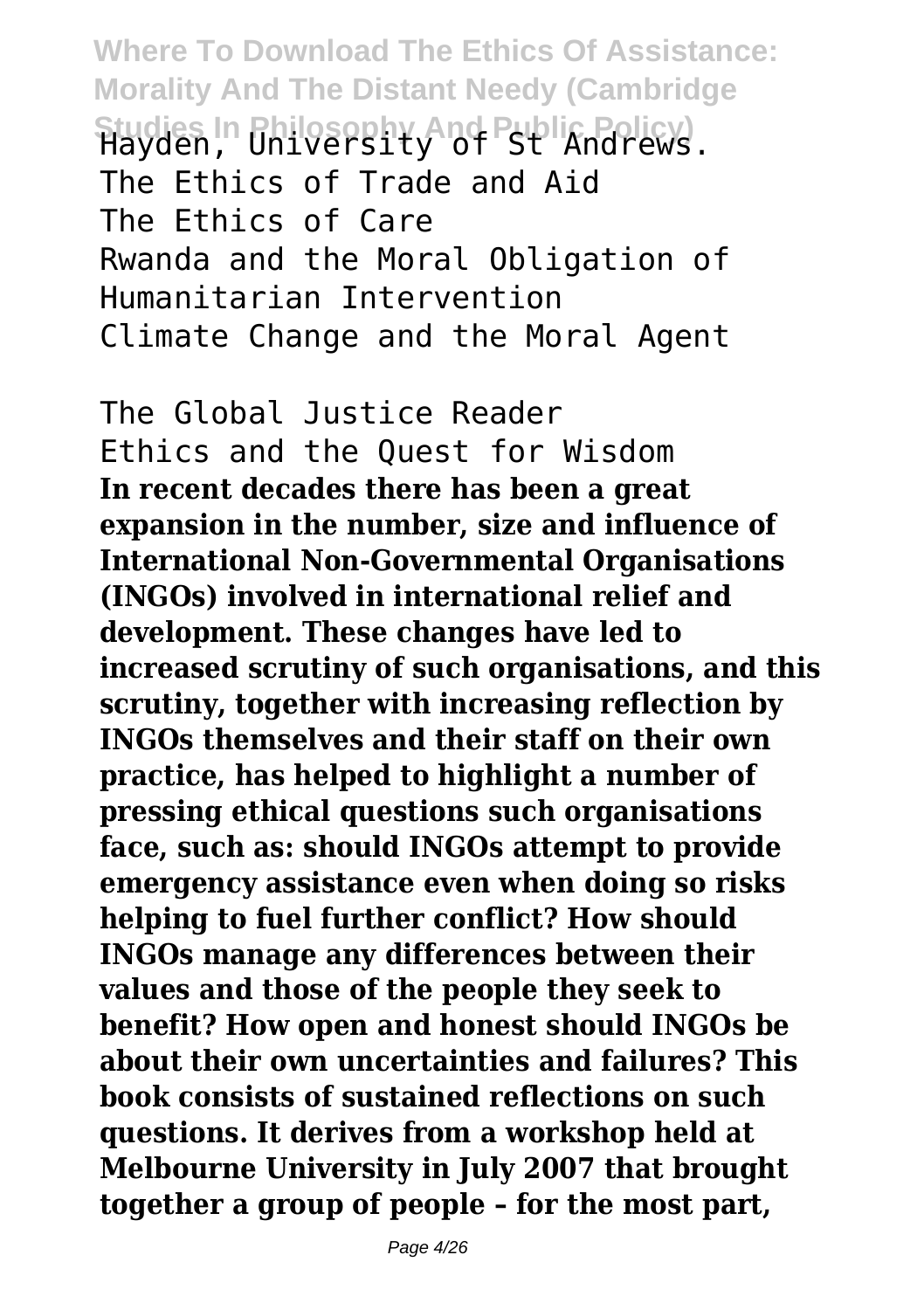**Studies In Philosophy And Public Policy) reflective practitioners and moral and political philosophers – to discuss such questions. It explores honestly some of the current challenges and dilemmas that INGOs face, and also suggests some new ideas for meeting these challenges. Our hope is that the kind of explicit reflection on the ethical issues INGOs face exemplified in this publication will help to promote a wider debate about these issues, a debate that in turn will help INGO managers and others to make better, wiser, more ethically informed decisions.**

**This collection gathers seminal papers from the emerging area of ethics and climate change. It should be of broad interest to those concerned with global justice, environmental science and policy, and the future of humanity.**

**The Global Justice Reader is a first-of-its kind collection that brings together key foundational and contemporary writings on this important topic in moral and political philosophy. Brings together key foundational and contemporary writings on this important topic in moral and political philosophy Offers a brief introduction followed by important readings on subjects ranging from sovereignty, human rights, and nationalism to global poverty, terrorism, and international environmental justice Presents the writings of key figures in the field, including Thomas Hobbes, Immanuel Kant, John Rawls, Thomas Pogge, Peter Singer, and many others The five volumes of this ultimate resource**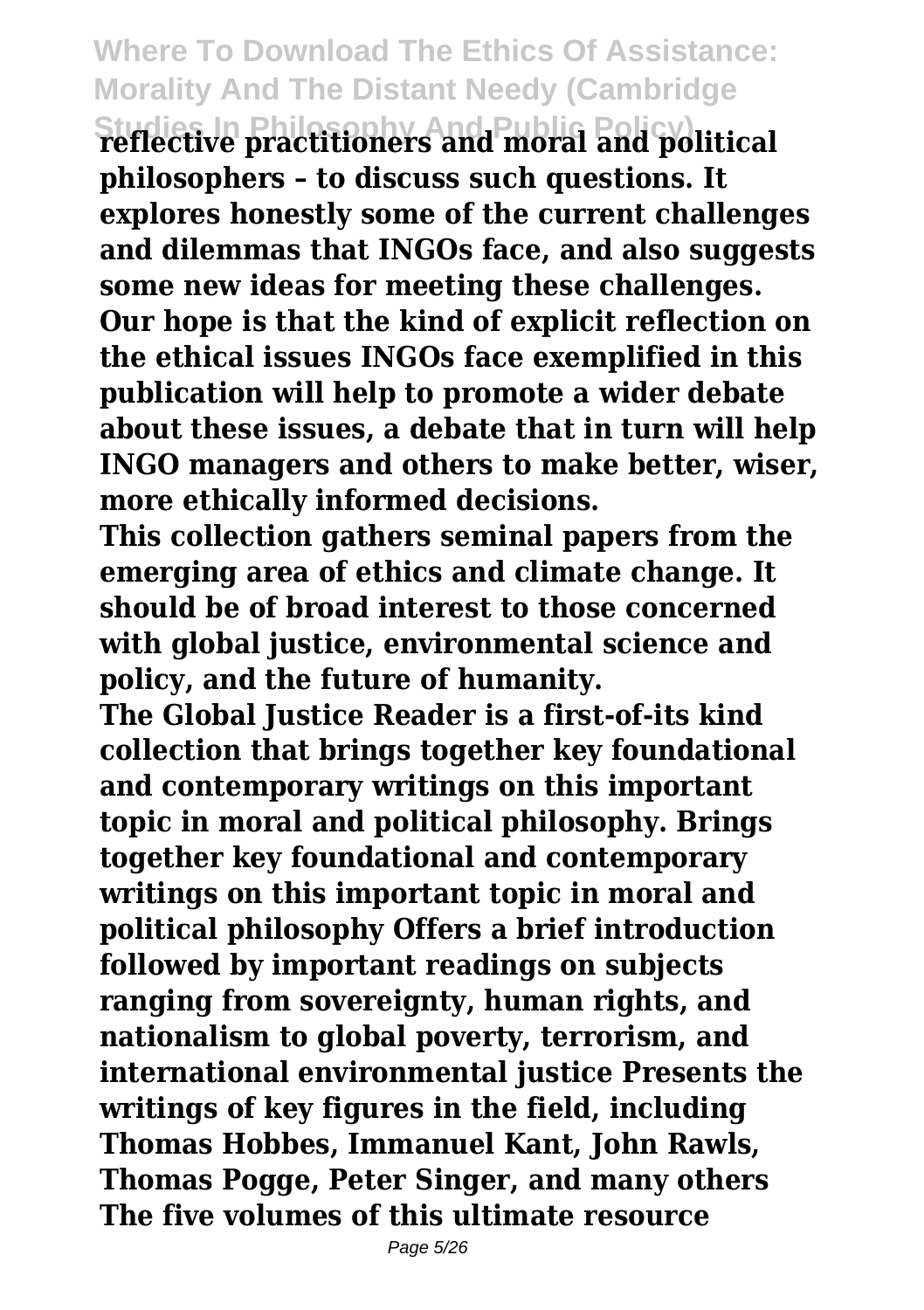**Studies In Philosophy And Public Policy) recognize the inherent unity between business ethics and business and society, that stems from their shared primary concern with value in commerce. This Encyclopedia spans the relationships among business, ethics, and society by including more than 800 entries that feature broad coverage of corporate social responsibility, the obligation of companies to various stakeholder groups, the contribution of business to society and culture, and the relationship between organizations and the quality of the environment.**

**Wild Animal Ethics**

**Political Reason**

**Development, Charity Or Waste?**

#### **Responsibility in an Interconnected World International Ethics**

#### **Encyclopedia of Global Justice**

**Concepts, Theories, and Cases in Global Politics** *In this book, eleven leading theorists debate the normative challenges of preventive war through the lens of important public and political issues of war and peace in the twenty-first century. Their discussion covers complex and topical subjects including terrorism, the 'Bush doctrine' and the invasion of Iraq, Iran's nuclear capabilities, superpower unilateralism and international war tribunals. They examine the moral conundrum of preventive intervention and emphasize the need for a stronger and more effective international legal and political order and a corresponding re-evaluation of the normative status of*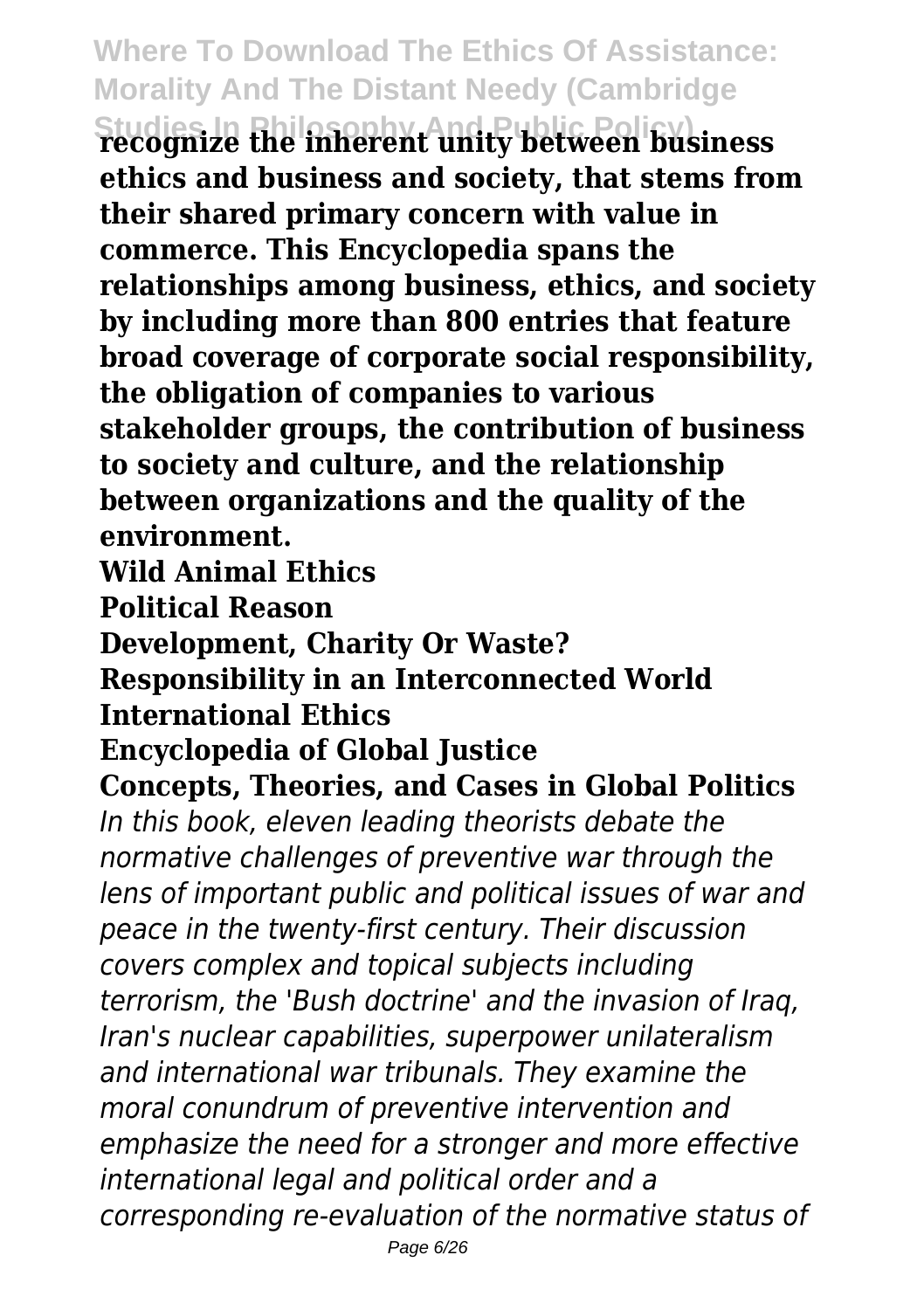$\widehat{h}$  international law. Together their essays form a *challenging and timely volume that will be of interest to scholars in ethics and political philosophy, political theory, international relations, international law and peace studies and to general readers interested in the broader issues of peace and justice in the new world order.*

*This monograph opens with an examination of the aid industry and the claims of leading practitioners that the industry is experiencing a crisis of confidence due to an absence of clear moral guidelines. The book then undertakes a critical review of the leading philosophical accounts of the duty to aid, including the narrow, instructive accounts in the writings of John Rawls and Peter Singer, and broad, disruptive accounts in the writings of Onora O'Neill and Amartya Sen. Through an elaboration of the elements of interconnection, responsible action, inclusive engagement, and accumulative duties, the comparative approach developed in the book has the potential to overcome the philosophical tensions between the accounts and provide guidance to aid practitioners, donors and recipients in the complex contemporary circumstances of assistance. Informed by real world examples, this book grapples with complex and multi-dimensional questions concerning practices and the ethics of aid. The author judiciously guides us through the debate between deontological and consequentialist moral theories to arrive at a sophisticated consequentialist account that does justice to the complexity of the problems and facilitates our deliberation in discharging*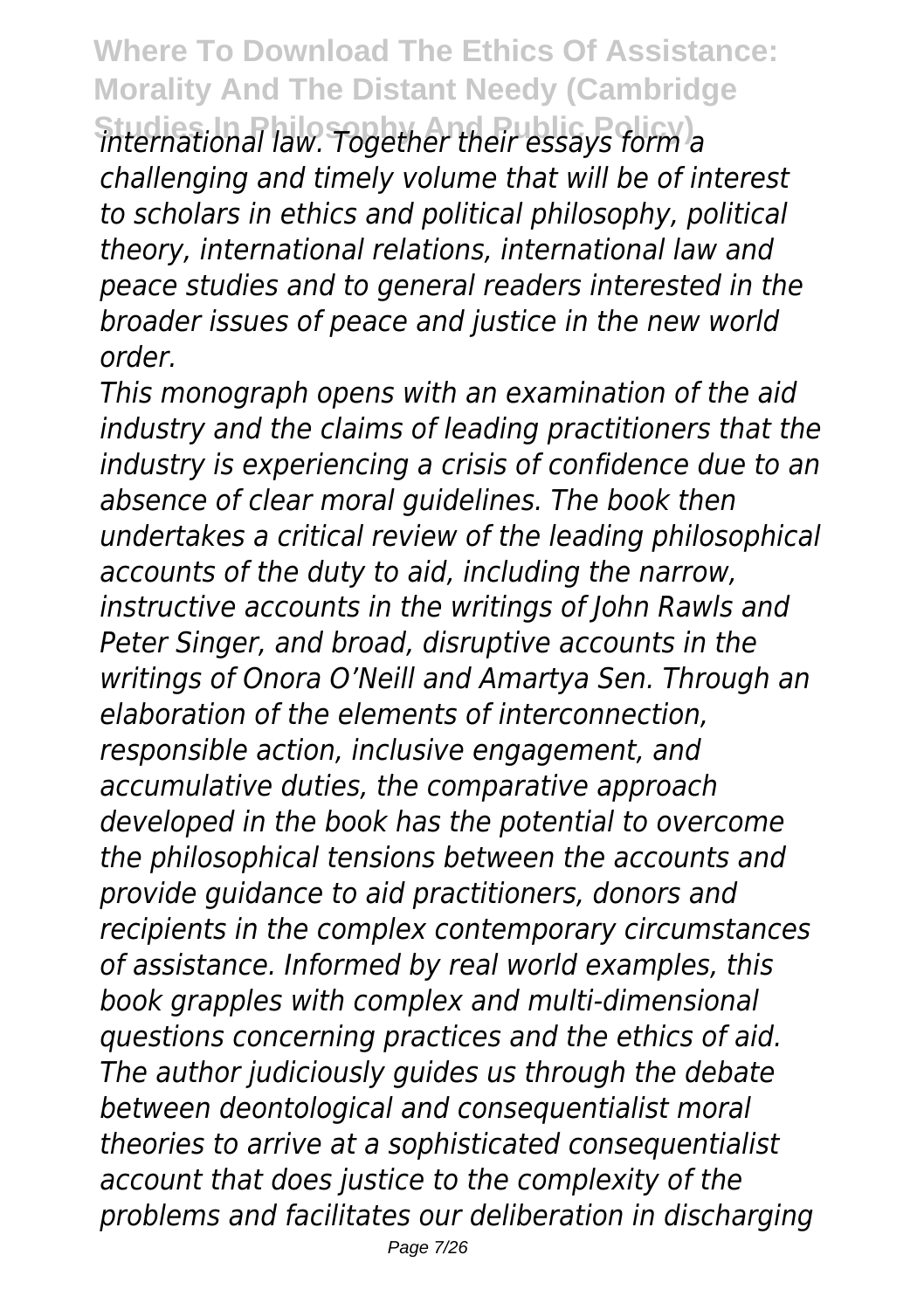**Studies In Philosophy And Public Policy)** *our duty to aid, without yielding, as it should not, a determinate answer for each specific situation. Researchers, students, and practitioners of international aid will all find this book rewarding. Winchiat Lee, Professor and Chair, Department of Philosophy, Wake Forest University Susan Murphy's book offers us a sophisticated exploration of the philosophical basis for aid. It is grounded in a full understanding of the complexities and pitfalls of the aid industry, but its particular strength lies, mainly through an extensive discussion of Singer, Rawls, O'Neill and Sen, in a comparison of consequentialist and dutybased approaches, eventually endorsing a broad nonidealised, situated consequentialist account in what she calls an interconnected ethical approach to the practice of assistance. For anyone wanting to think carefully about why we should give aid, this book has much to offer. Dr Nigel Dower Honorary Senior Lecturer, University of Aberdeen Author of World Ethics – the New Agenda (2007)*

*How much are we morally required to do to help people who are much worse off than us? On any credible moral outlook, other people's pressing need for assistance can ground moral requirements on us to help them—-requirements of beneficence. Garrett Cullity examines, refines, and defends this argument. He then identifies its limits. We stand under requirements of beneficence to help the needy, but these requirements only make sense if a fulfilling life is one that it is not wrong for us to live.*

*This philosophical examination of trade and aid argues* Page 8/26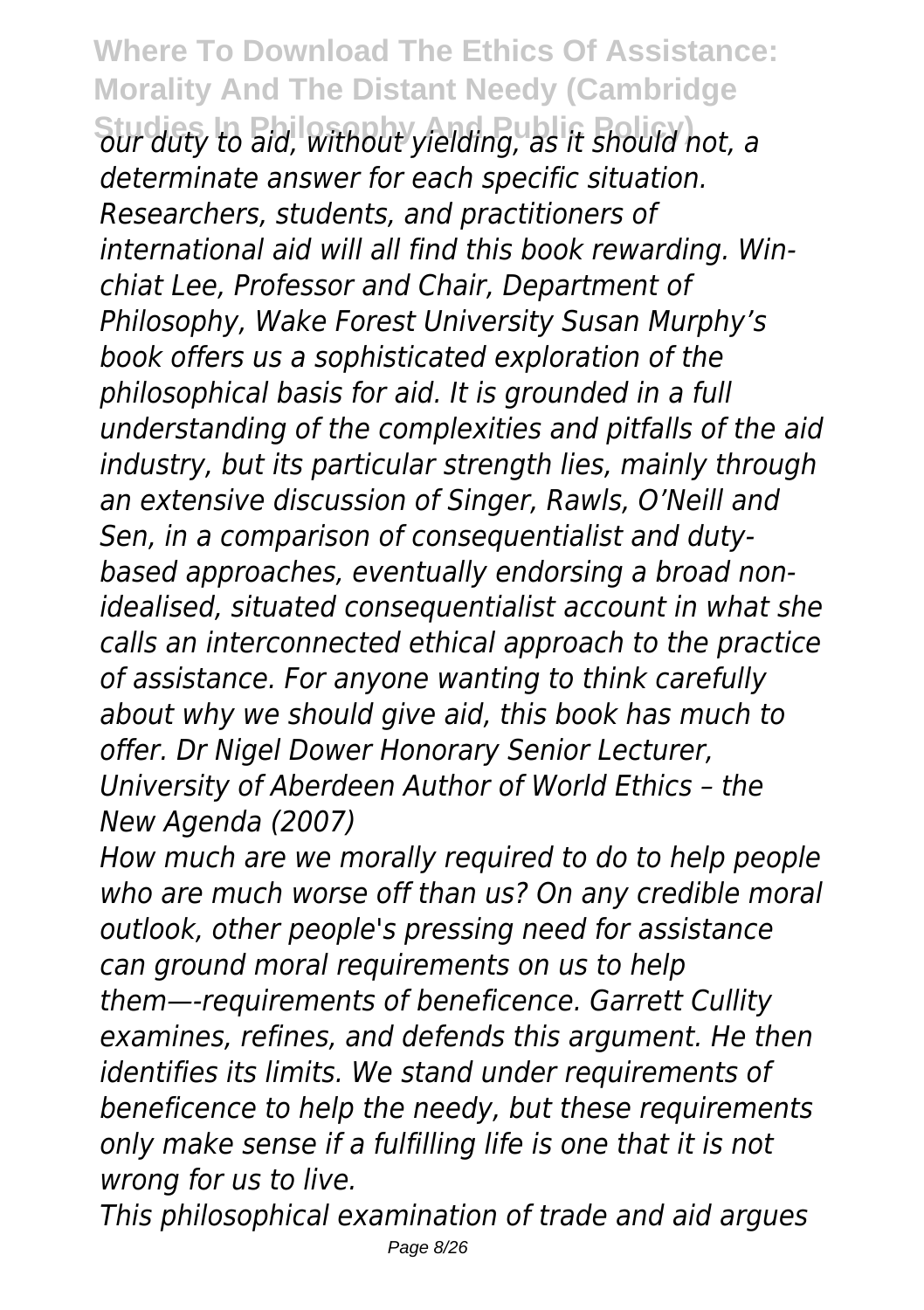#### **Studies In Philosophy And Public Policy)** *that a compassionate, rational and humane engagement with the global economy could lead to a better world. Reading Boylan's 'A Just Society' Intricate Ethics Affluent in the Face of Poverty On What Rich Individuals Like Us Should Do*

*Ethics, Law and Natural Hazards*

*Climate Ethics*

#### *A Critical Introduction*

This text presents the concepts, theories, methods, and traditions of ethical analysis and then applies them to case studies in the areas of human rights, military force, foreign intervention, economic statecraft, and global political justice.

This two-volume Encyclopedia of Global Justice, published by Springer, along with Springer's book series, Studies in Global Justice, is a major publication venture toward a comprehensive coverage of this timely topic. The Encyclopedia is an international, interdisciplinary, and collaborative project, spanning all the relevant areas of scholarship related to issues of global justice, and edited and advised by leading scholars from around the world. The wideranging entries present the latest ideas on this complex subject by authors who are at the cutting edge of inquiry. The Encyclopedia sets the tone and direction of this increasingly important area of scholarship for years to come. The entries number around 500 and consist of essays of 300 to 5000 words. The inclusion and length of entries are based on their significance to the topic of global justice, regardless of their importance in other areas.

Climate Change and the Moral Agent examines the moral foundations of climate change and makes a case for collective action on climate change by appealing to moralized collective selfinterest, collective ability to aid, and an expanded understanding of collective responsibility for harm. Page 9/26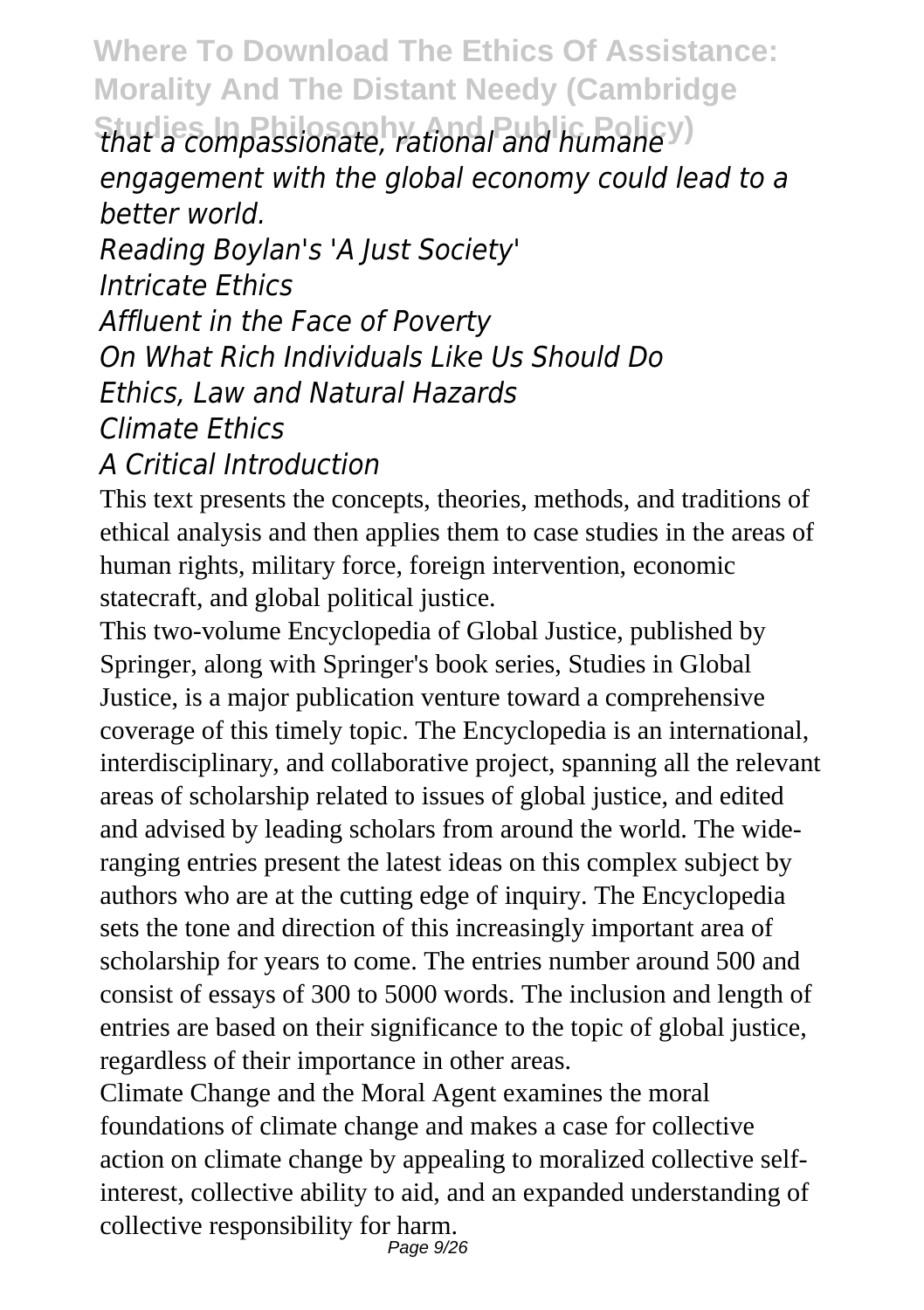This much-needed volume represents all that is new in the field of global ethics. It recognizes the emergence of the search to move beyond relativism and the study of ethical aspects of globalization, acknowledging aspects of globalization that make ethical reasoning itself a challenging task. As such the young field of global ethics is a search for new approaches and methodologies that go beyond existing ones and succeed in addressing these ethical issues of globalization. This volume presents these new developments, focusing specifically on how to re-conceive ethics in order to come to grips with ethical and political life today. It sets out an agenda for the field of global ethics, addresses the critiques and illustrates the rapprochement of global ethics. This is a valuable collection of essays that connect theoretical innovation with substantive issues in the public realm and hence is suitable for a wide audience across philosophy, politics, international relations and development studies.

Personal, Political, and Global

Morality and Justice

The Moral and Political Problem of Wild Animal Suffering

International Assistance, Duty, and Action

Ethical Questions and International NGOs

Morality and the Public Sphere

Reading the Kyoto Protocol

**The Ethics of AssistanceMorality and the Distant NeedyCambridge University Press In Intricate Ethics, Kamm questions the moral importance of some non-consequentialist distinctions and then introduces and argues for the moral importance of other distinctions. The first section discusses nonconsequentialist ethical theory and the trolley problem; the second deals with the notions of moral status and rights; the third takes up the issues of** responsibility and complicity and the possible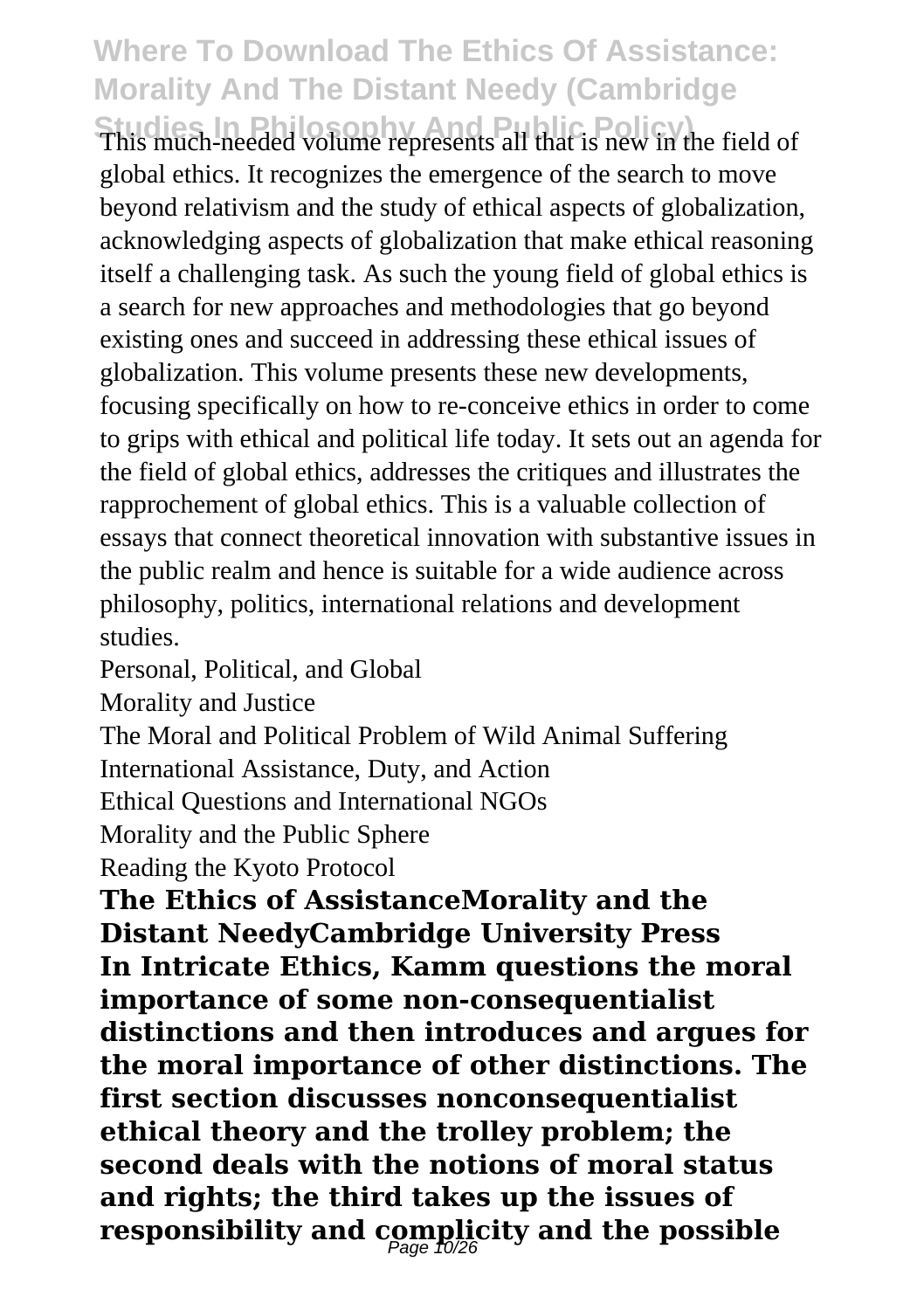**Studies In Philosophy And Public Policy) moral significance of distance; and the fourth section analyzes the views of others in the nonconsequentialist and consequentialist camps. Applied philosophy has been a growing area of research for the last 40 years. Until now, however, almost all of this research has been centered around the field of ethics. A Companion to Applied Philosophy breaks new ground, demonstrating that all areasof philosophy, including epistemology, metaphysics, philosophy of science, and philosophy of mind, can be applied, and are relevant to questions of everyday life. This perennial topic in philosophy provides an overview of these various applied philosophy developments, highlighting similarities and differences between various areas of applied philosophy, and examining the very nature of this topic. It is an area to which many of the towering figures in the history of philosophy have contributed, and this timely Companion demonstrates how various historical contributions are actually contributions within applied philosophy, even if they are not traditionally seen as such. The Companion contains 42 essays covering major areas of philosophy; the articles themselves are all original contributions to the literature and represent the state of the art on this topic, as well as offering a map to the current debates. Though many ethicists have the intuition that we should leave nature alone, Kyle Johannsen argues that we have a duty to research safe ways of providing large-scale assistance to wild** Page 11/26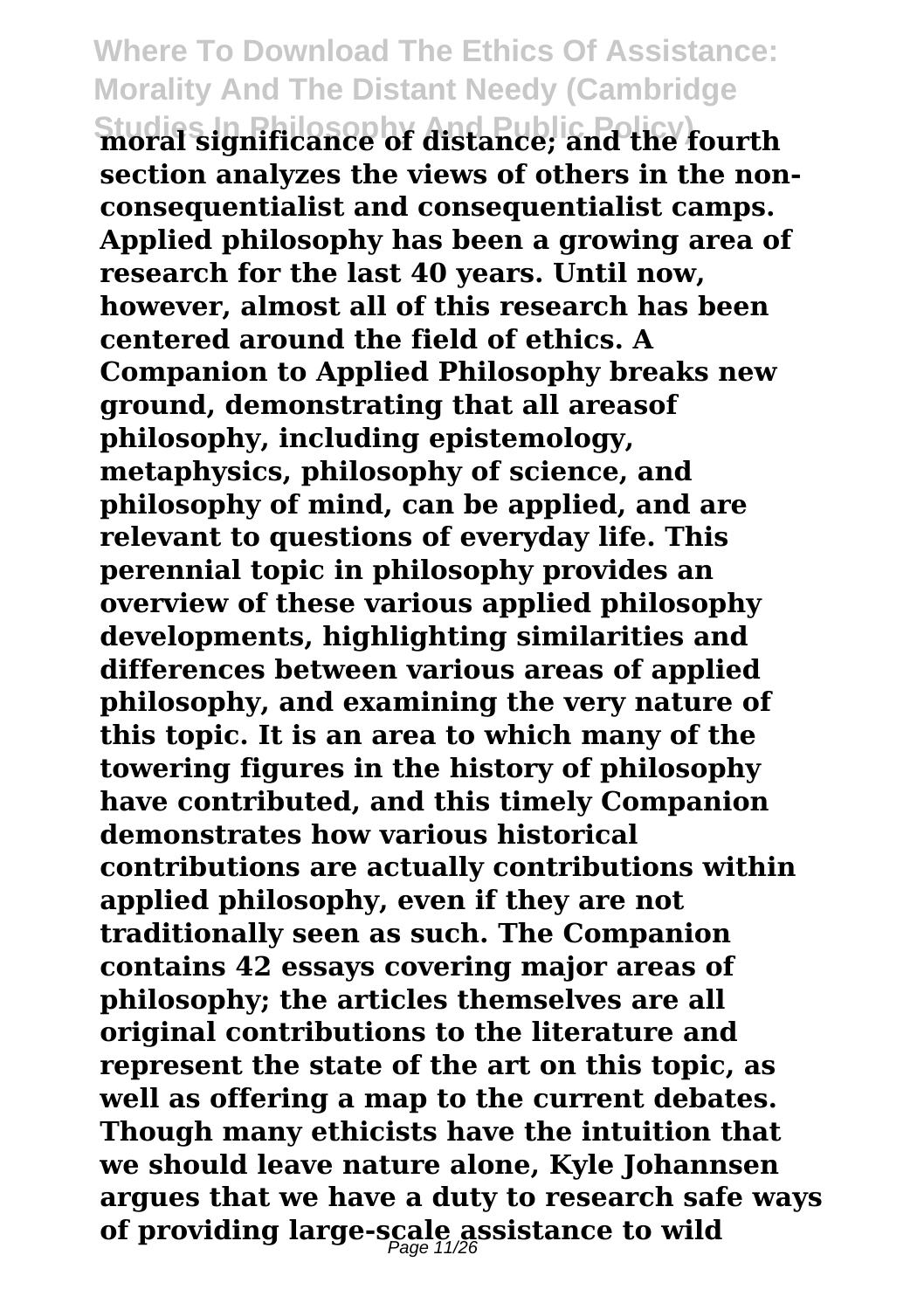**Studies In Philosophy And Public Policy) animals. Using concepts from moral and political philosophy to analyze the issue of wild animal suffering (WAS), Johannsen explores how a collective, institutional obligation to assist wild animals should be understood. He claims that with enough research, genetic editing may one day give us the power to safely intervene without perpetually interfering with wild animals' liberties. Questions addressed include: In what way is nature valuable and is intervention compatible with that value? Is intervention a requirement of justice? What are the implications of WAS for animal rights advocacy? What types of intervention are promising? Expertly moving the debate about human relations with wild animals beyond its traditional confines, Wild Animal Ethics is essential reading for students and scholars of political philosophy and political theory studying animal ethics, environmental ethics, and environmental philosophy.**

**Rights, Responsibilities, and Permissible Harm The Ethics of Preventive War**

**Kantian Ethics, Human Limits, and God's Assistance**

**Encyclopedia of Business Ethics and Society Hearings on the Ethical Aspects of Restrictions on Legal Assistance Offices**

**The Moral Gap : Kantian Ethics, Human Limits, and God's Assistance**

**Intricate Ethics : Rights, Responsibilities, and Permissible Harm**

**In modern democratic societies, the plurality of differing and conflicting moral doctrines** Page 12/26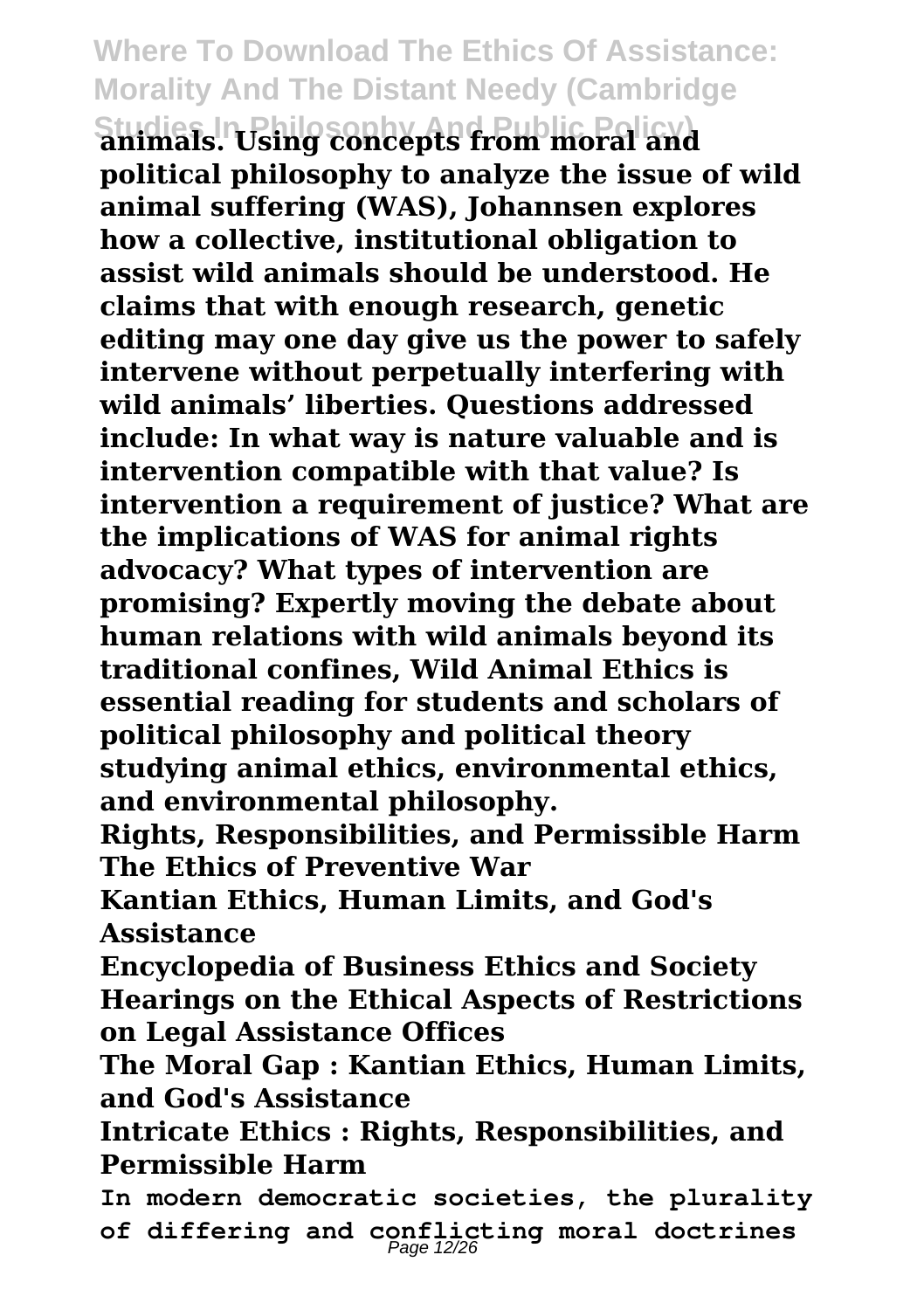#### **Where To Download The Ethics Of Assistance: Morality And The Distant Needy (Cambridge Studies In Philosophy And Public Policy) stands alongside a commitment to resolve**

**political disputes through the use of moral reasoning. Given the fact of moral pluralism, how can there be moral resolutions to political disputes? What type of moral reasoning is appropriate in the public sphere? These questions are explored through a close and critical analysis of the work of Alasdair MacIntyre and Rawls. In this book it is argued that the anti-Enlightenment work of Alasdair MacIntyre, along with postmodernists, fails on epistemological, ethical, and political grounds, while in contrast, Rawls's 'core conception of reasonableness,' which is a type of political reasoning carried out 'in the manner of' the Enlightenment, is better placed to successfully respond to the moral disputes of contemporary politics. The practical application of these ideas is also explored in discussions of civic education and global distributive justice.**

**An exploration of the moral theory examines the characteristics of the ethics of care, discussing the feminist roots of this moral approach, what is meant by "care," and the potential of the ethics of care for dealing with social issues.**

**This volume will be of interest to scholars examining the relationship between culture and identity, concepts of individual and group agency in multicultural settings, and the effect that our globalising world has on regional cultural systems and local** Page 13/26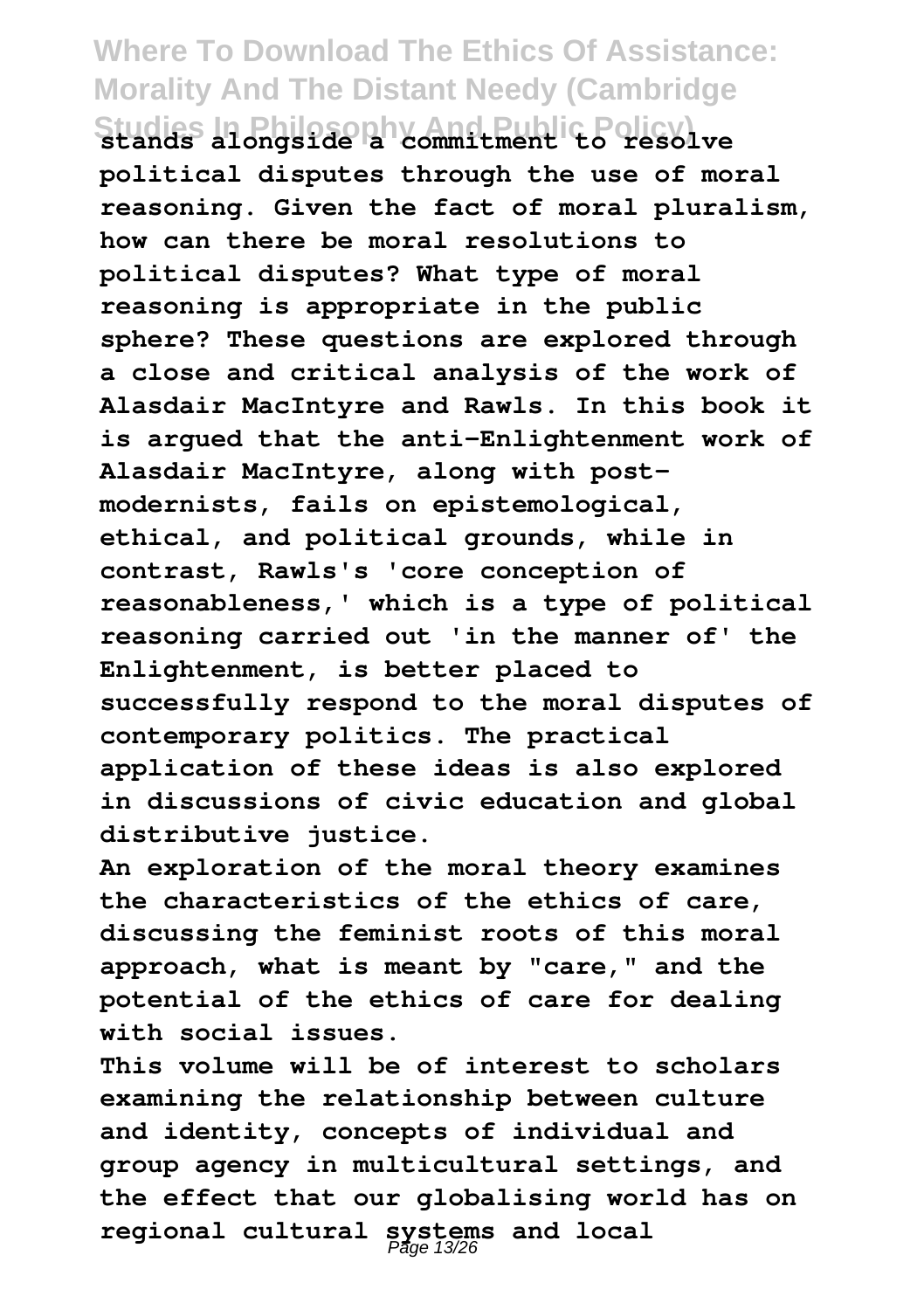#### **Where To Download The Ethics Of Assistance: Morality And The Distant Needy (Cambridge Studies In Philosophy And Public Policy) communities. From Conflict to Recognition:**

**Moving Multiculturalism Forward grew out of research presented at the 3rd Global Conference of Multiculturalism, Conflict and Belonging held by Inter-Disciplinary.net at Mansfield College, Oxford University in September 2009. The conference provided a platform for researchers from diverse regions of the world and a variety of fields to present their work and engage each other on the major cultural transformations and epistemological shifts occurring in the current global paradigm. A unique aspect of the volume is its dialogic structure: each author refers to the work of other authors in the book; thus forming threads through-out the work, which link what are often perceived as unrelated issues. The volume is comprised of thirteen chapters divided into four thematic sections: Rights, Culture and Recognition; Complex Stories of Identity Formation; The Interweaving of Self and Other – Being and Belonging; and Crossing Boundaries and the Language of the Aesthetic. One of the leading ethical thinkers of the modern age, Peter Singer has repeatedly been embroiled in controversy. Protesters in Germany closed down his lectures, mistakenly thinking he was advocating Nazi views on eugenics. Conservative publisher Steve Forbes withdrew generous donations to Princeton after Singer was appointed professor of bioethics. His belief that infanticide is** sometimes morally justified has appalled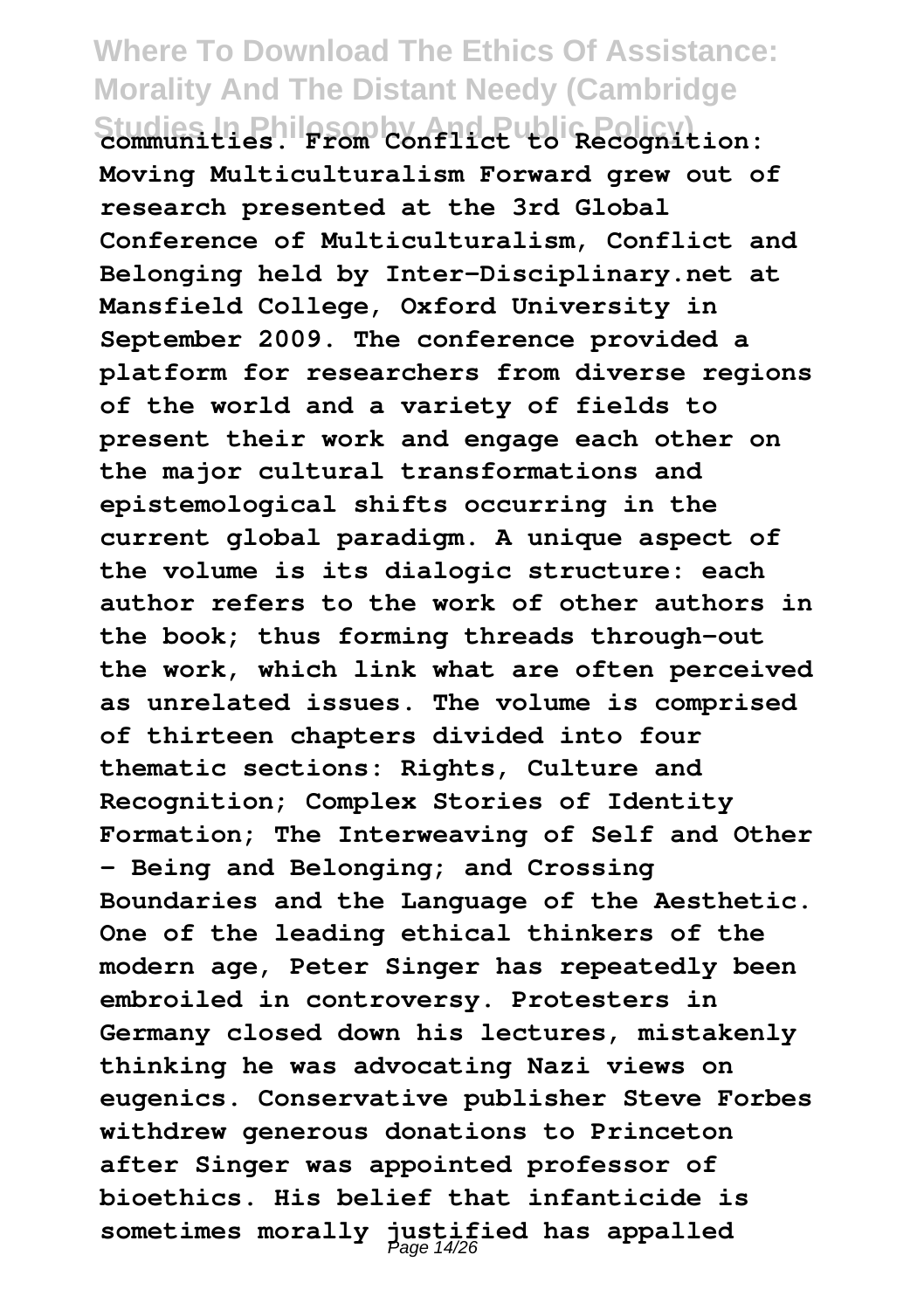**Studies In Philosophy And Public Policy) people from all walks of life. Peter Singer Under Fire gives a platform to his critics on many contentious issues. Leaders of the disability rights group Not Dead Yet attack Singer's views on disability and euthanasia. Economists criticize the effectiveness of his ideas for solving global poverty. Philosophers expose problems in Singer's theory of utilitarianism and ethicists refute his position on abortion. Singer's engaging "Intellectual Autobiography" explains how he came by his controversial views, while detailed replies to each critic reveal further surprising aspects of his unique outlook.**

**Individual Duties in an Interdependent World The Ashgate Research Companion to Ethics and International Relations**

**From Conflict to Recognition**

**Ethical Aspects of the Convention on Climate Change**

**Peter Singer Under Fire**

**The Moral Iconoclast Faces His Critics Essential Readings**

*A new approach to an issue of tremendous moral, political and legal importance, and explains why the international community should have intervened in Rwanda.*

*Perhaps because love is a feeling rather than a thought, there is a serious shortage of thinking on love available for the increasing number of students studying on courses devoted to the subject. This volume aims to address this lack, providing a muchneeded resource that will support and enliven* Page 15/26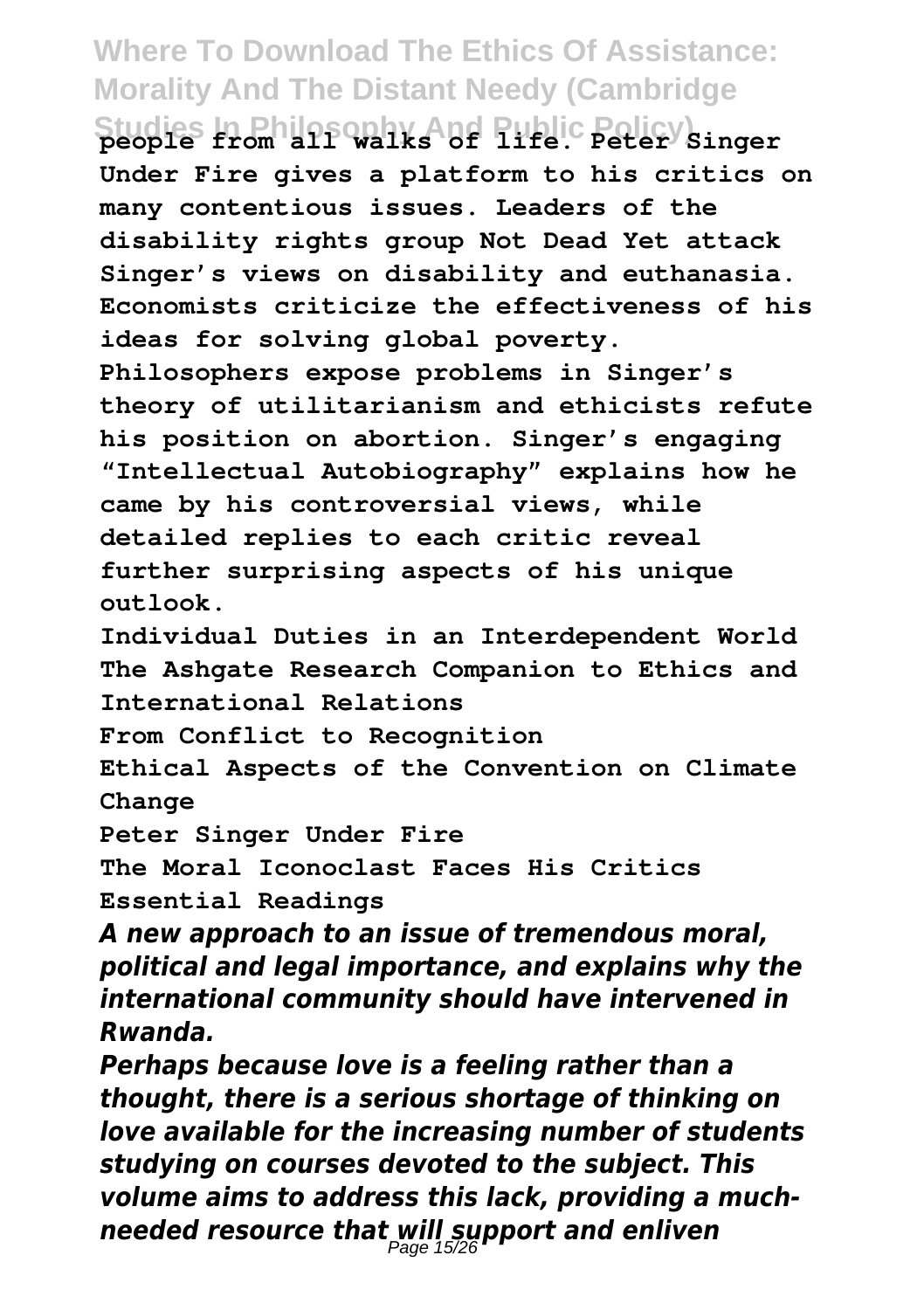**Studies In Philosophy And Public Policy)** *research across a wide range of disciplines. The essays collected here have been contributed by both established and emerging international scholars in the field, and are drawn from a variety of subject areas including continental philosophy, ethics, critical theory, psychoanalysis, feminist theory, postcolonial theory, literary theory and personal memoir. Addressing a varied but overlapping set of concerns that speak of desire, friendship, obsession, destructiveness, sympathy and loss, the writers here bring a shared commitment to the theme of love in the face of its denial and destruction in so many quarters so much of the time. In such 'dark times', it is work such as this that, perhaps, can restore our faith in the power of thinking. This volume will be of interest to undergraduate and postgraduate students, as well as researchers in the field, but, most of all, is intended for all readers, whether specialist or non-specialist, who wish to give some serious thought to the most human of human feelings: love.*

*Is morality too hard for human beings? Kant said it was, except with God's assistance. Contemporary moral philosophers have usually discussed the question without reference to Christian doctrine. They have either diminished the moral demand or exaggerated human moral capacity, or tried to find a substitute in nature for God's assistance. This book looks at these philosophers - from Kierkegaard to Swinburne and the author's own father, R.M. Hare and the alternative in Christianity. - ;This book is about the gap between the moral demand on us and our matural capacities to meet it. John Hare starts with Kant's statement of the moral demand and his* Page 16/26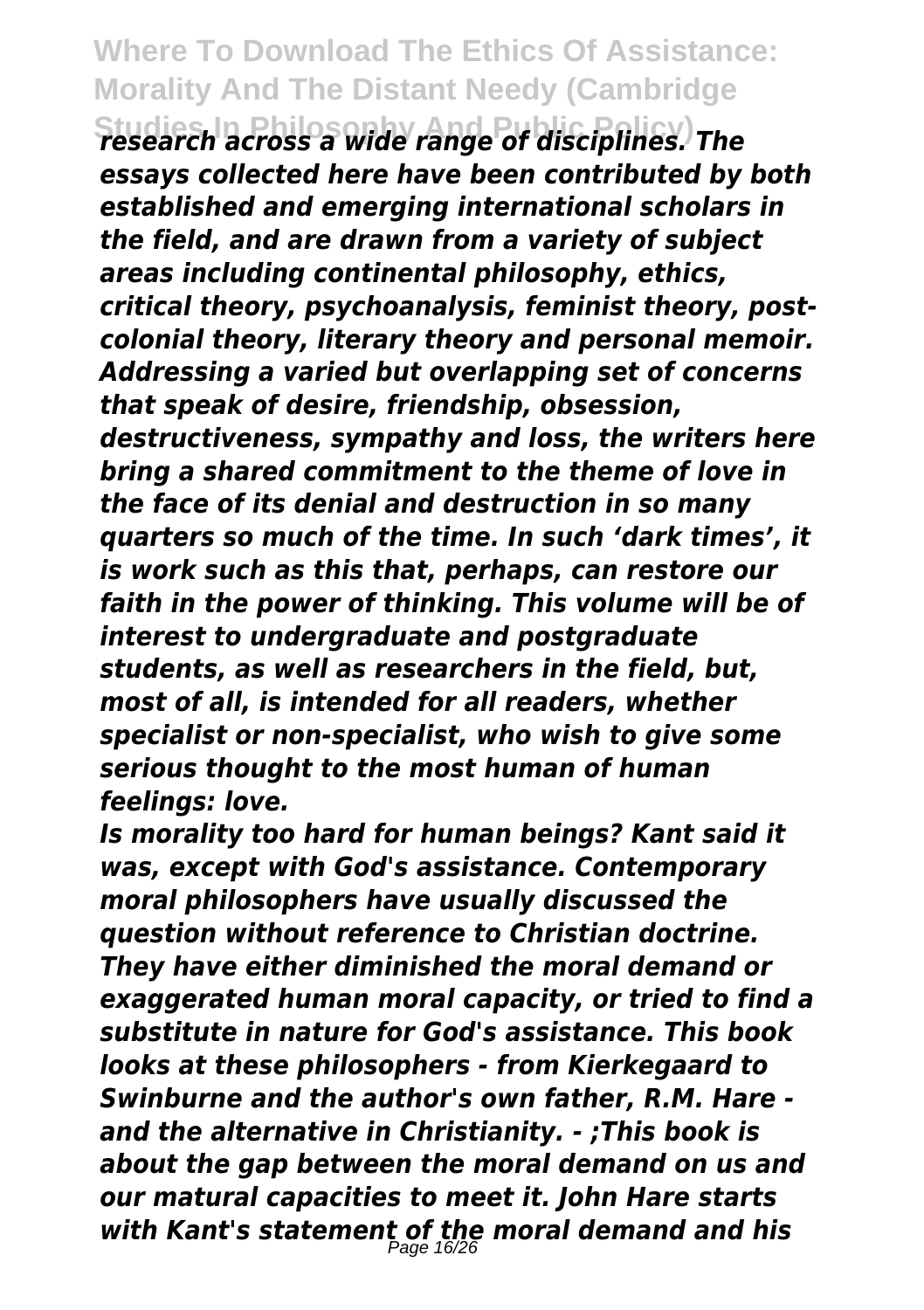**Studies In Philosophy And Public Policy)** *acknowledgement of this gap. Hare then analyses Kant's use of the resources of the Christian tradition to make sense of this gap, especially the notions of revelation, providence, and God's grace. Kant reflects the traditional way of making sense of the gap, which is to invoke God's assistance in brigding it. Hare goes on to examine various contemprary philosophers who do not use these resources. He considers three main strategies; exaggerating our natural capacities, diminishing the moral demand, and finding some naturalistic substitute for God's assistance. He argues that these strategies do not work, and that we are therefore left with the gap and with the problem that it is unreasonable to demand of ourselves a standard which we cannot reach. In the final section of the book, Hare looks in more detail at the Christian doctrines of atonement, justification, and regeneration. He discusses Kierkegaard's account of the relation between the ethical life and the Christian life, and ends by considering human forgiveness of each other. The book is intended for those interested in both ethical theory and in Christian theology. - ;this careful, rigorous contribution to the series of Oxford Studies in Theological Ethics looks prudently round the corners, investigates the blind alleys, turns over the stones, and leaves the reader intellectually stretched and well instructed ... Hare's is a worthy undertaking to remind us of the Christian dimensions to our philosophical traditions, to demonstrate "the credibility of a God who loves us enough both to demand a high standard from us and to help us to meet it". - Church Times This book is a philosophically-oriented introduction* Page 17/26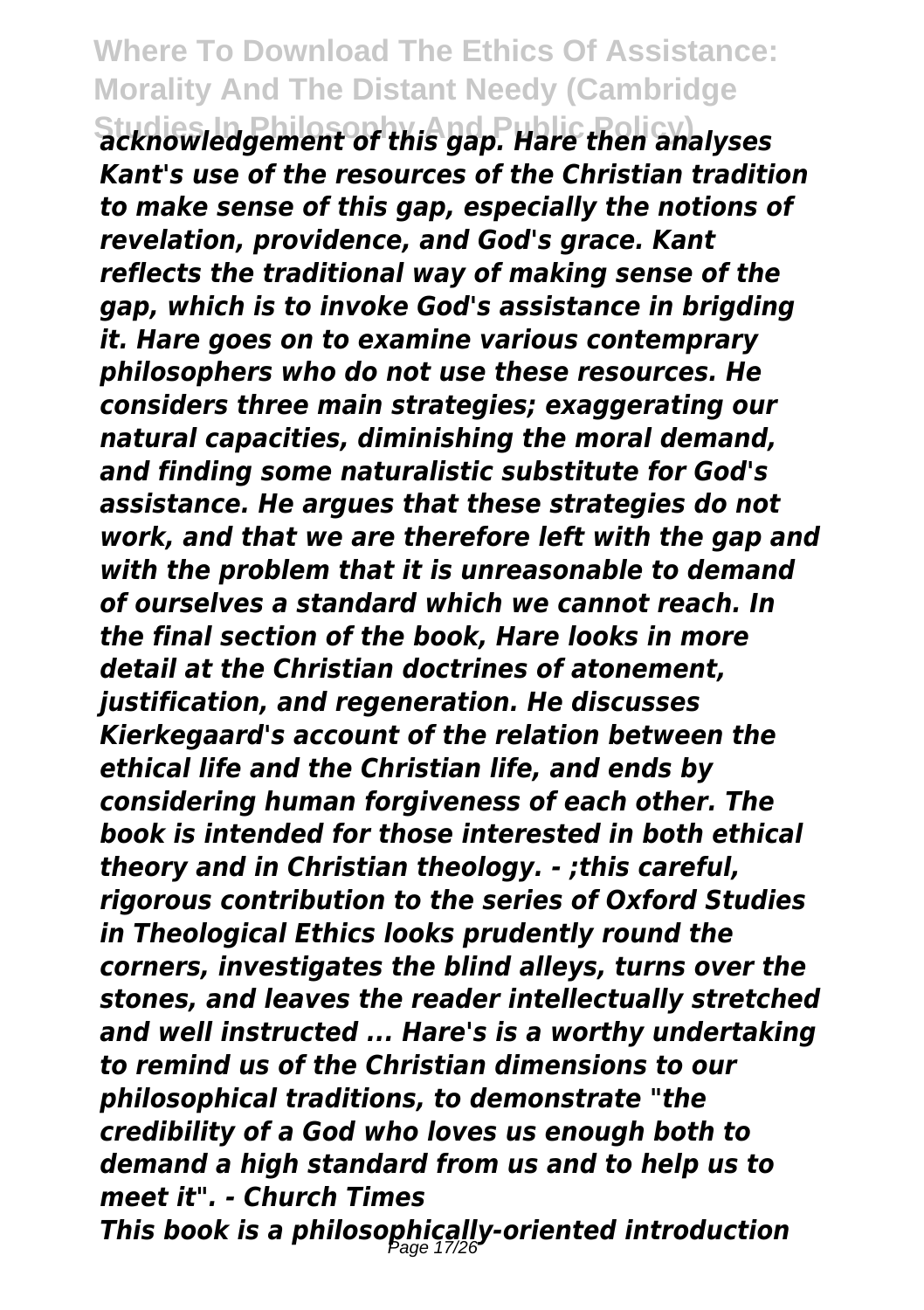**Studies In Philosophy And Public Policy)** *to bioethics. It offers the reader an overview of key debates in bioethics relevant to various areas including; organ retrieval, stem cell research, justice in healthcare and issues in environmental ethics, including issues surrounding food and agriculture. The book also seeks to go beyond simply describing the issues in order to provide the reader with the methodological and theoretical tools for a more comprehensive understanding of current bioethical debates. The aim of the book is to present bioethics as an interdisciplinary field, to explore its close relation to other disciplines (such as law, life sciences, theology and philosophy), and to discuss the conditions under which bioethics can serve as an academically legitimate discipline that is at the same time relevant to society. As a systematic and methodologically rigorous overview, Bioethics: Methods, Theories and Principles will be of particular interest to academics and students in the disciplines of Law, Medicine, Ethics and Philosophy. 'This is a book that embraces neither a single ethical theory nor a pragmatic melange of just-so-principles. It is a thoughtful and engaging analysis of diverse theoretical foundations in Bioethics. It is also an enormous step towards conceptual and philosophical clarity in this fascinating area.' - Professor Christian Illies, Chair for Practical Philosophy at the Otto-Friedrich University Bamberg, Germany Methods, Theories, Domains An exchange between Philosophers and NGOs Ethics in an Era of Globalization Moving Multiculturalism Forward Morality and the Distant Needy The Moral Imperative for International Intervention* Page 18/26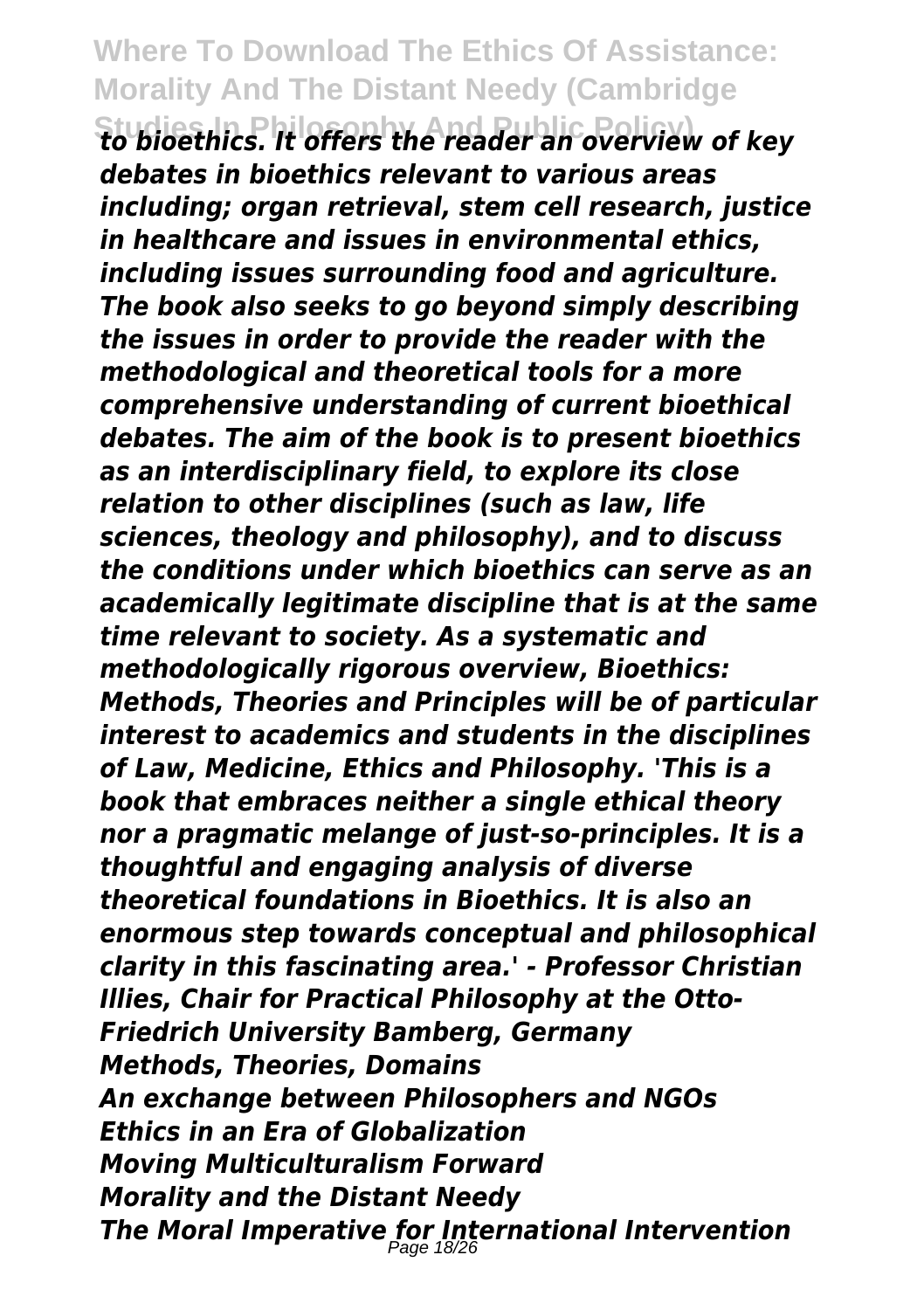#### **Where To Download The Ethics Of Assistance: Morality And The Distant Needy (Cambridge Studies In Philosophy And Public Policy)** *Post-Disaster*

#### *The Moral Demands of Affluence*

In the final section of the book, Hare looks in more detail at the Christian doctrines of atonement, justification, and sanctification. He discusses Kierkegaard's account of the relation between the ethical life and the Christian life, and ends by considering human forgiveness, and the ways in which God's forgiveness is both like and unlike our forgiveness of each other.

The rapid spread of large-scale and innovative social transfers in the developing world has made a key contribution to the significant reduction in global poverty over the last decade. Explaining how flagship anti-poverty programmes emerged, this book provides the first comprehensive account of the global growth of social assistance transfers in developing countries. Armando Barrientos begins by focusing on the ethical and conceptual foundations of social assistance, and he discusses the justifications for assisting those in poverty. He provides a primer on poverty analysis, and introduces readers to the theory of optimal transfers. He then shifts the focus to practice, and introduces a classification of social assistance programmes to help readers understand the diversity in approaches and design in developing countries. The book concludes with an analysis of the financing and politics of the emerging institutions and of their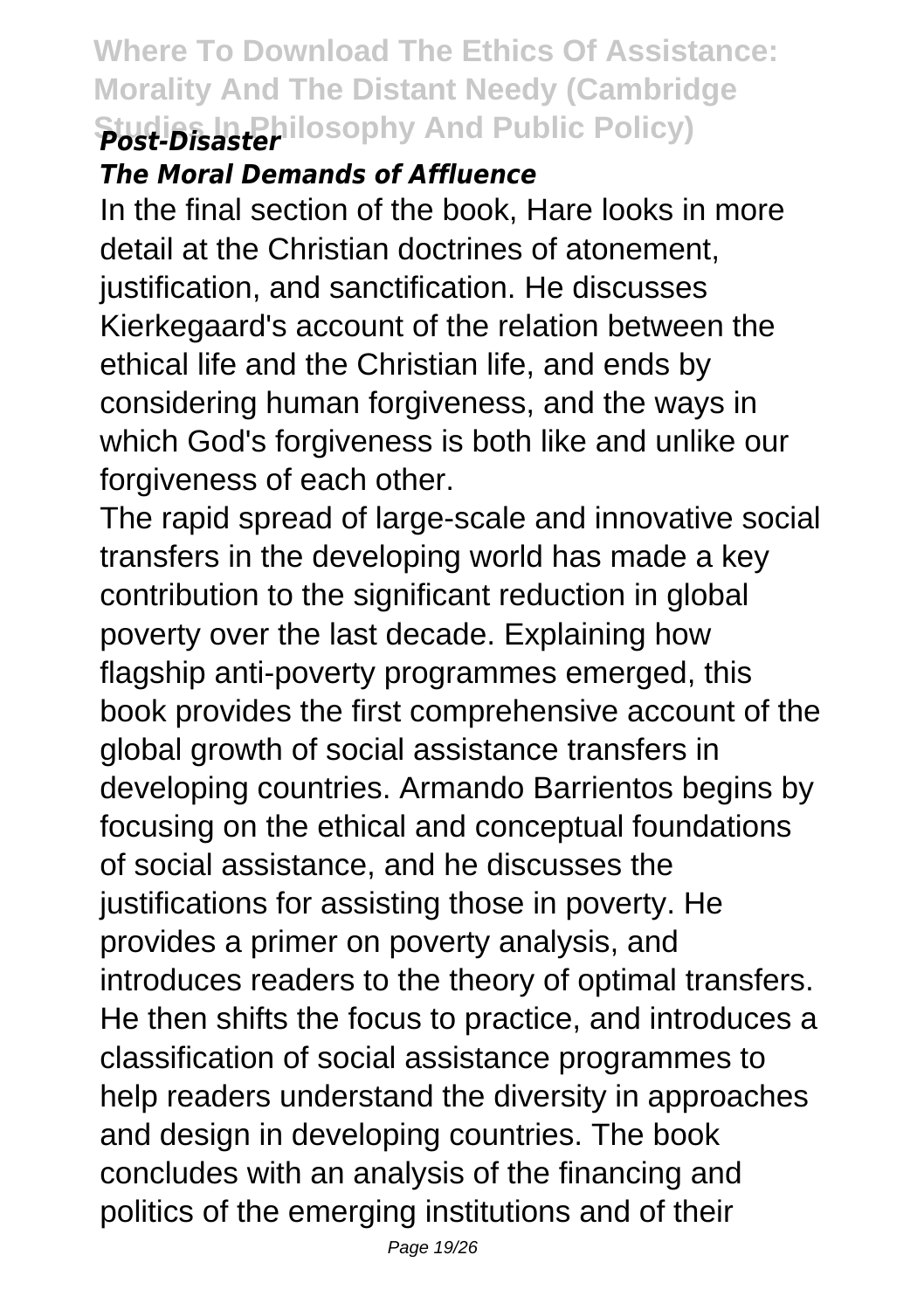**Where To Download The Ethics Of Assistance: Morality And The Distant Needy (Cambridge Studies In Philosophy And Public Policy)** potential to address global poverty.

This edited volume comprehensively examines the critical ethical challenges that arise in the practice of counselling and psychotherapy. It translates philosophical positions and professional ethical guidelines in a way that can be applied to practice. The various chapters focus on specific ethical issues that emerge in working with a range of different client groups; for example, children, couples and families. While some ethical imperatives are common across the board, others could be more closely associated with certain client groups. Practitioners might experience uncertainty in working with vulnerable client groups; for example,

lesbian/gay/transgender/intersex (LGBT) clients, or persons who report intimate partner violence. Several chapters raise questions, provide information and additional resources to enhance ethically informed practice. Chapter contributions also highlight the ethical dilemmas that might be unique to certain contexts; for example, private practice, schools and consultation-liaison settings. This volume also addresses contemporary and relatively less understood playing fields like 'digital ethics' related to therapist-client interface in the internet space and the navigation of ethical dilemmas in the newly emerging field of employee assistance programmes which address mental health needs in the corporate sector. Written by Page 20/26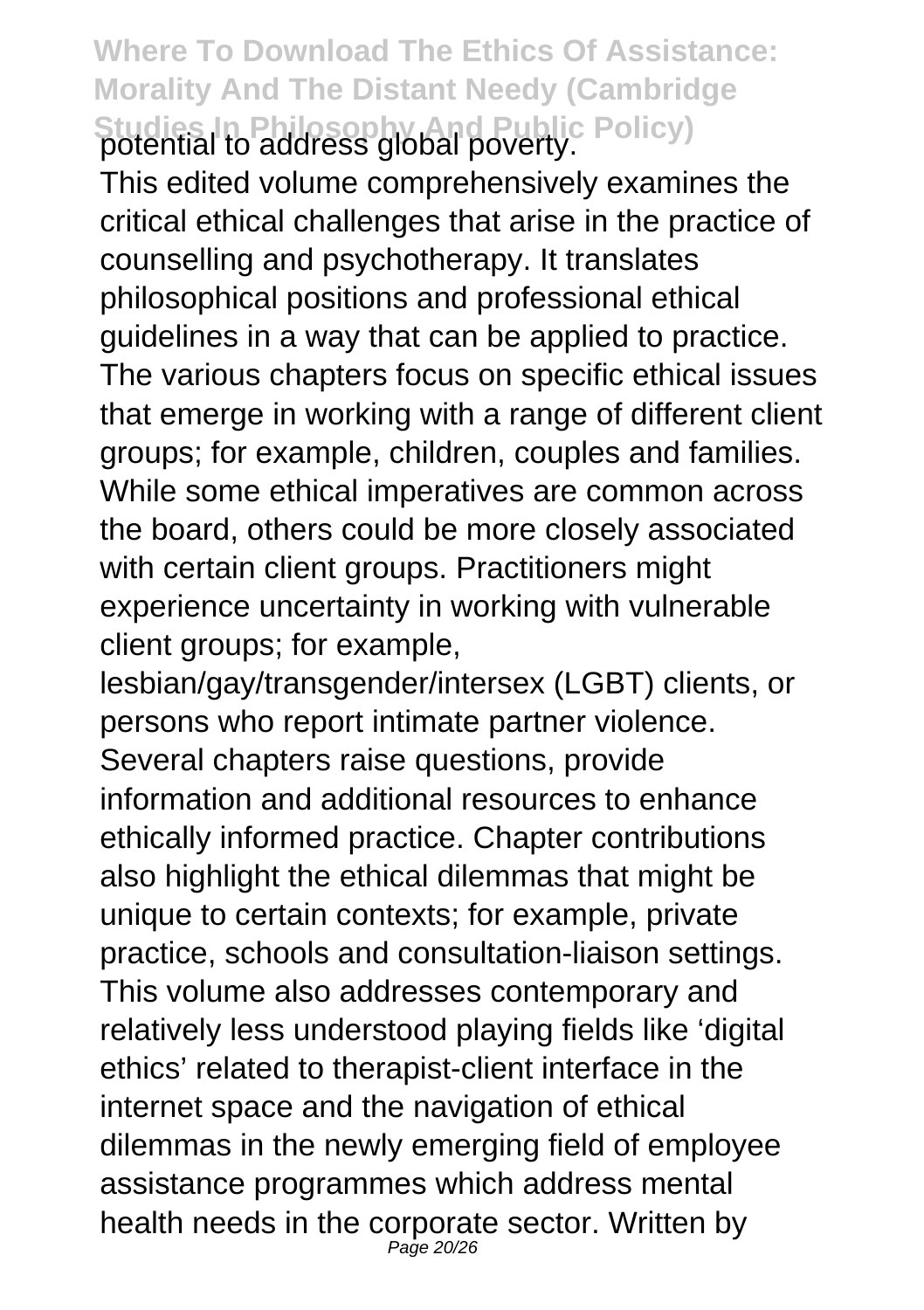**Where To Download The Ethics Of Assistance: Morality And The Distant Needy (Cambridge Studies In Philosophy And Public Policy)** experienced practitioners of psychotherapy, and culturally contextualized, this is a valuable resource for academics and practitioners interested in

psychotherapy and counselling.

In this time of mass communication, rich people like us know very well the horrible conditions in which many poor people must live. In "Affluent in the Face of Poverty" Jos Philips wonders what we should do about poverty. The book argues that if we can do great good at little cost to ourselves, we ought to do so - and perhaps we ought to do great good even if the cost to ourselves of doing so, is not small. Also, it is argued that rich individuals like us can often, at little cost to ourselves, undertake a number of concrete actions which help to fight poverty, and that we are morally obligated to undertake acts such as giving tithes, living within our ecological footprint, and frequently buying fair trade products.

The Moral Gap

Ethical Issues in Counselling and Psychotherapy **Practice** 

Ethics, Morality and the Media

Thoughts of Love

Reflections on American Culture. With the

Assistance of Richard L. Johannesen and Hanno Hardt

A Companion to Applied Philosophy Walking the Line

*Modernity has challenged the ancient ideal* Page 21/26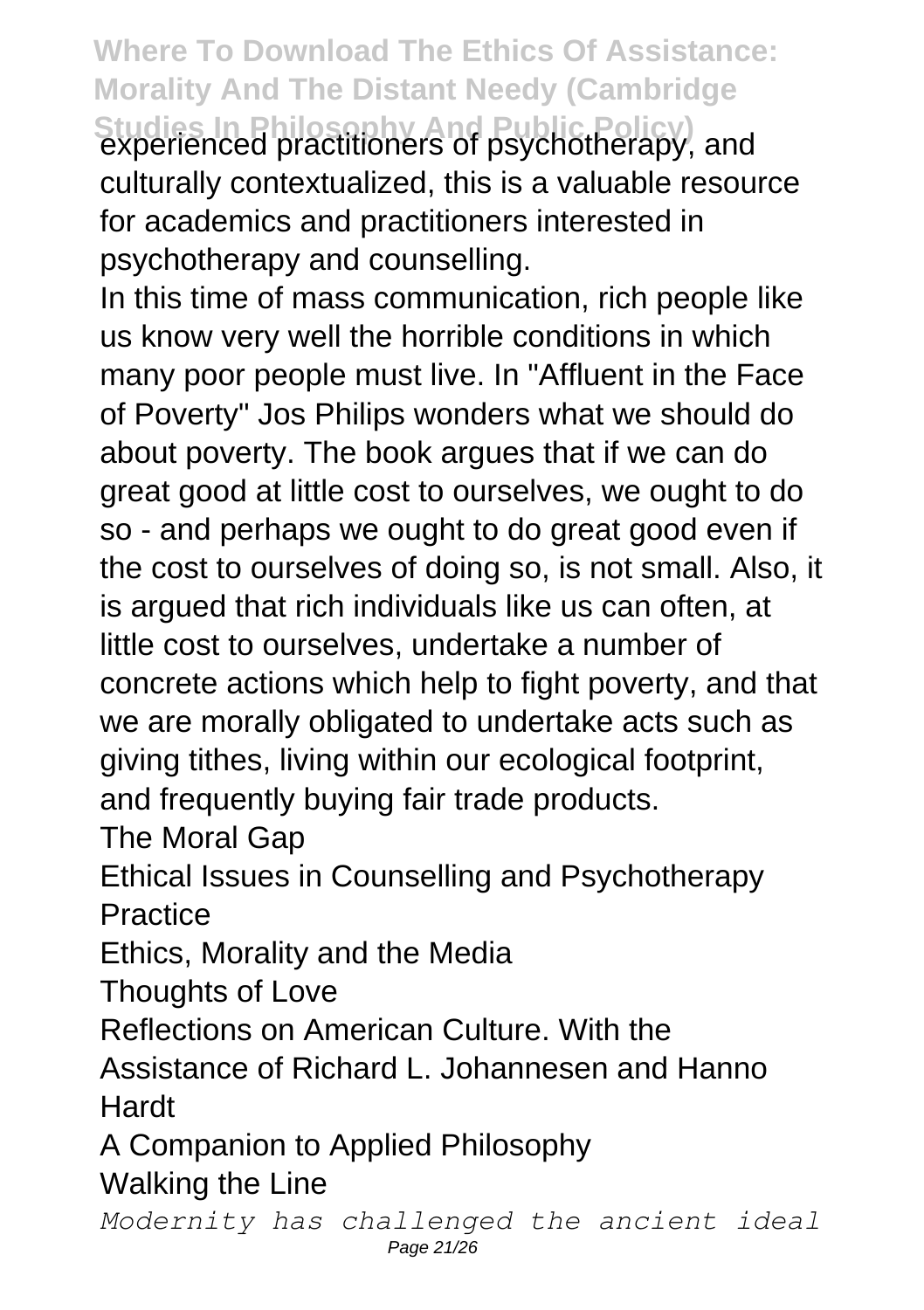### **Where To Download The Ethics Of Assistance: Morality And The Distant Needy (Cambridge Studies In Philosophy And Public Policy)** *of a universal quest for wisdom, and*

*today's world of conflicting cultures and values has raised further doubts regarding the possibility of objective ethical standards. Robert Kane refocuses the debate on the philosophical quest for wisdom, and argues that ethical principles about right action and the good life can be seen to emerge from that very quest itself. This book contends that the search for wisdom involves a persistent striving to overcome narrowness of vision that comes from the inevitable limitations of finite points of view. When applied to questions of value and the good life, this striving has ethical implications about the way we should treat ourselves and others. This study argues for the merits of this central thesis against alternative theories in contemporary normative ethics, and discusses its practical applications for social ethics, political philosophy, law and moral education.*

*F.M. Kamm is one of the leading ethical theorists working in philosophy today. In 'Intricate Ethics', she questions the moral importance of some nonconsequentialist distinctions and then introduces and argues for the moral importance of other distinctions. In modern democracies, existing moral* Page 22/26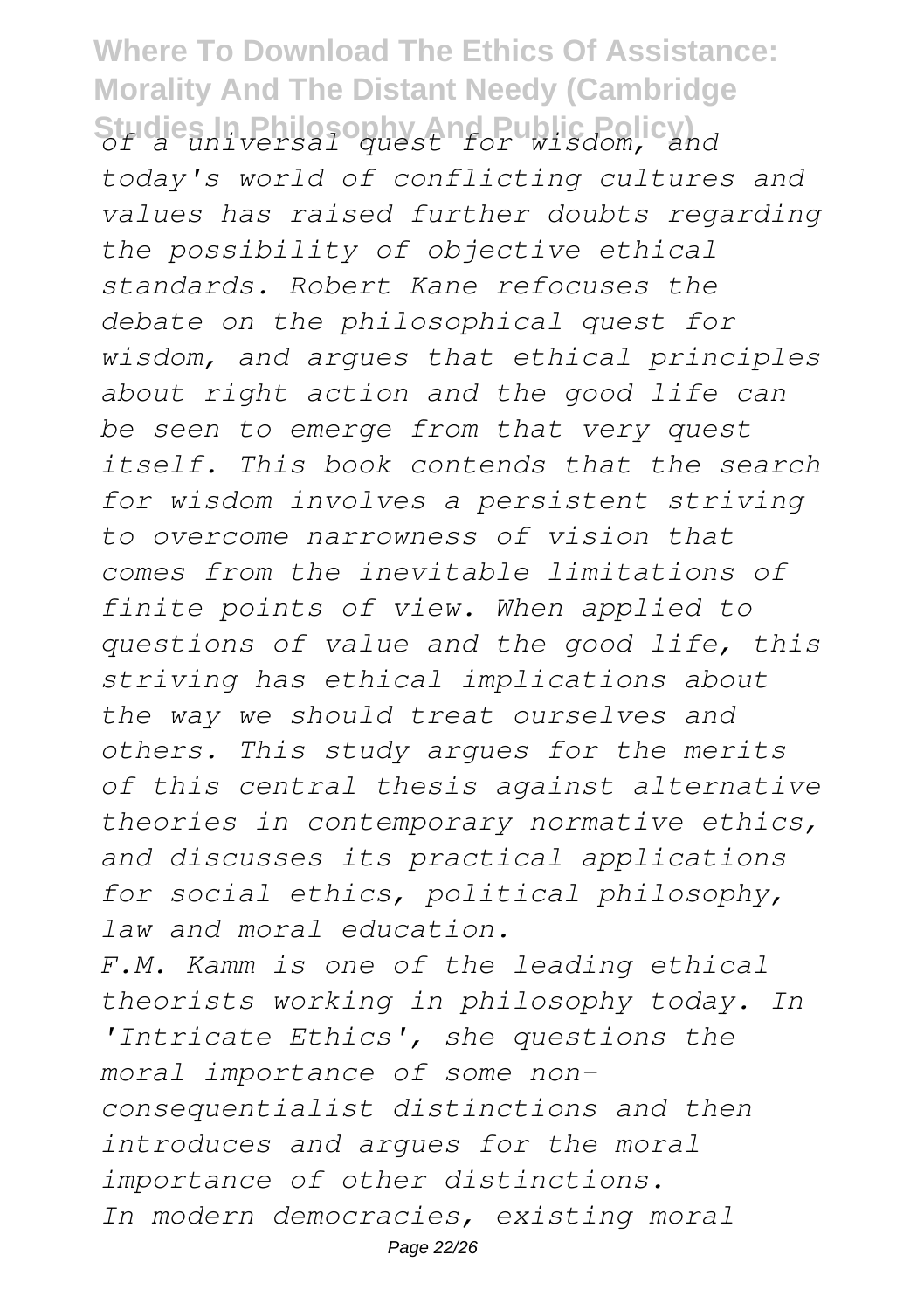**Studies In Philosophy And Public Policy)** *pluralism conflicts with a commitment to resolve political disputes by way of moral reasoning. Given this fact, how can there be moral resolutions to political disputes and what type of reasoning is appropriate in the public sphere? Fives explores this by closely analysing the work of MacIntyre and Rawls.*

*This book argues that the international community has a moral duty to intervene on behalf of a population affected by a natural hazard when their government is either unable or unwilling to provide basic, life-saving assistance. The work draws on law, international relations theory, and political philosophy to articulate that non-response to a natural hazard is unethical. In providing policy suggestions the author articulates what should happen based on an ethical analysis. Readers will thus gain an ethical lens with which to view intervention in the aftermath of a natural hazard. The book encourages readers to consider the nuances of arguments from various disciplines about whether or not intervention is appropriate. Whilst arguing throughout that an intervention policy in response to natural hazards should be developed by the international community, the study also accounts for why* Page 23/26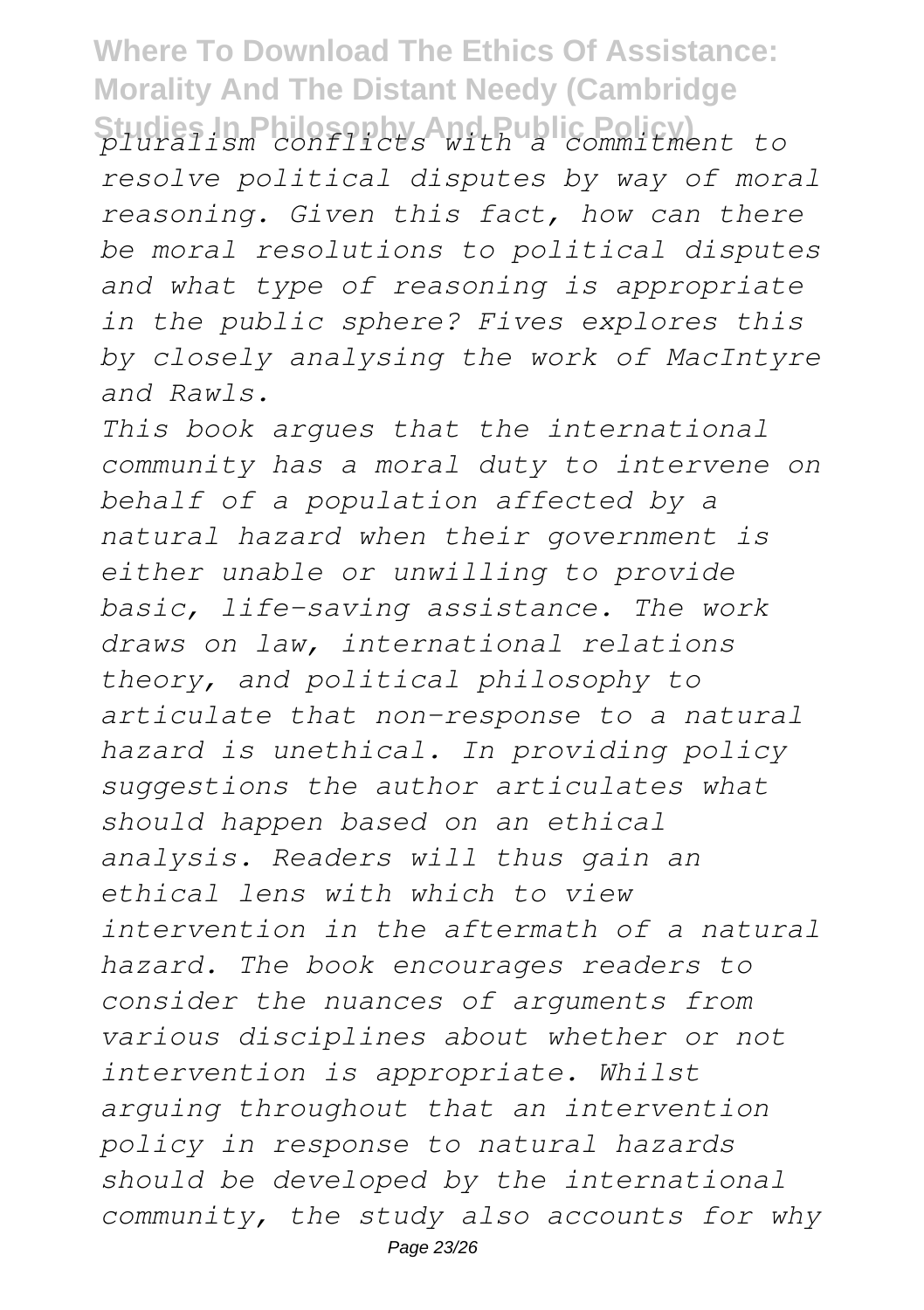**Studies In Philosophy And Public Policy)** *intervention should only be used in very limited situations. This interdisciplinary approach makes the book essential reading for researchers, academics and policymakers working in the areas of international law, humanitarian studies, human rights, international relations and political science. The Ethics of Assistance International Disaster Management Ethics Bioethics Ethics and Foreign Intervention Social Assistance in Developing Countries Responds to the demanding political and ethical challenges faced by the international disaster management community. Today's international disaster management community faces demanding political and ethical challenges. In International Disaster Management Ethics, Liza Ireni Saban suggests that it is crucial for international aid organizations engaged in disaster management to attempt to lift the moral fog that envelops their practice and to alert them to the ethical implications and meaning of their decisions and actions, commitment to exercising ethical judgment, and leadership. Drawing on examples from large scale natural disasters—the 2003 Bam earthquake in Iran, the 2004 Indian Ocean*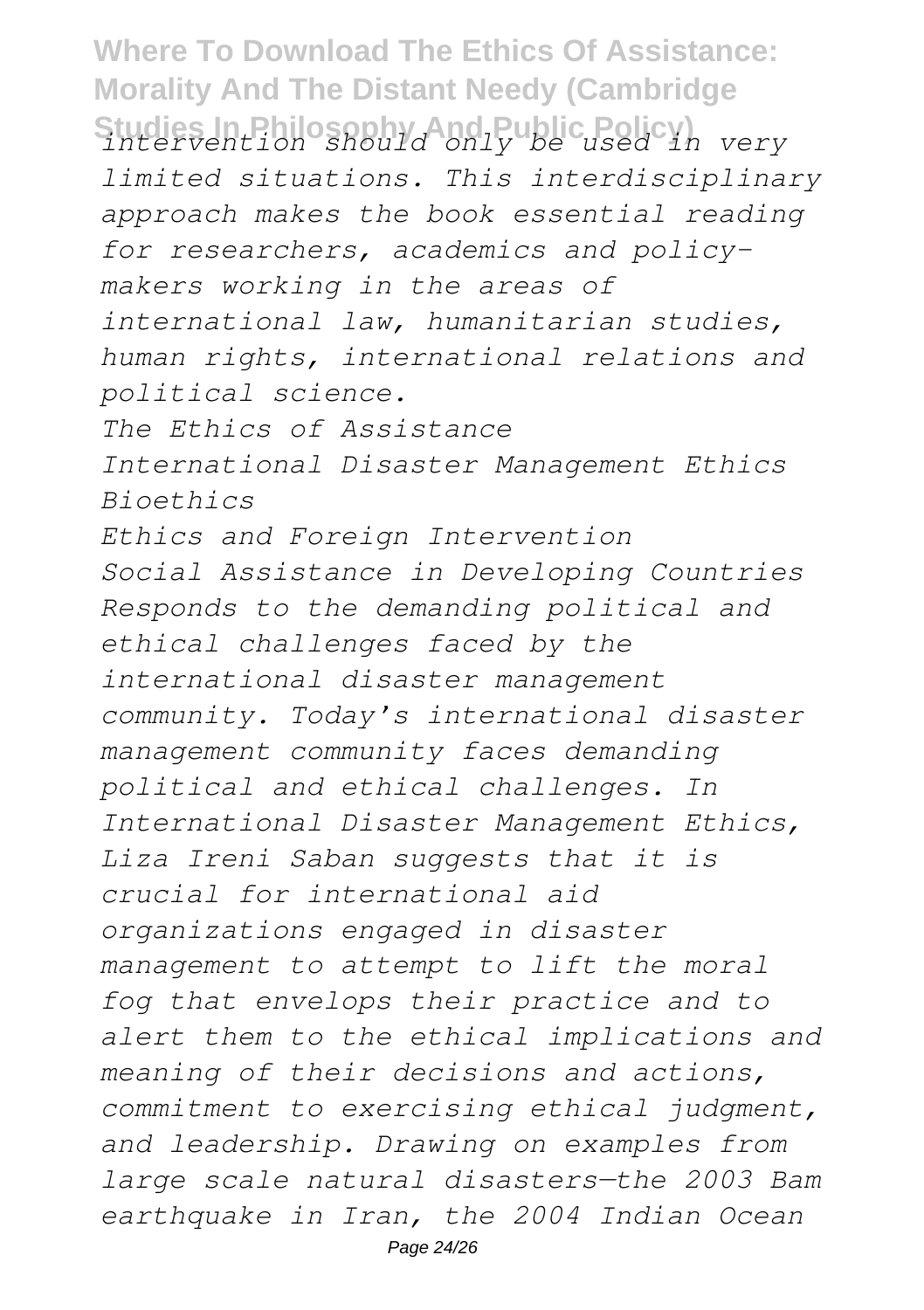### **Where To Download The Ethics Of Assistance: Morality And The Distant Needy (Cambridge Studies In Philosophy And Public Policy)** *earthquake and tsunami, the 2005*

*hurricanes that struck the US Gulf Coast, the 2010 Haitian earthquake, and the 2013 Philippines typhoon—Saban applies current prominent perspectives on global justice to international disaster management, arguing that a process of codification will enhance the capacity to professionalize distributive decision making. Rather than being obligatory, taking into account global distributive considerations will become a defining part of the profession at a global level, at a time when international disaster relief is facing more and more severe natural disasters.*

*The essays in this book engage the original and controversial claims from Michael Boylan's A Just Society. Each essay discusses Boylan's claims from a particular chapter and offers a critical analysis of these claims. Boylan responds to the essays in his lengthy and philosophically rich reply. This indispensable research companion widens the perspective of moral consideration in international relations from 'ethics and international relations' to 'ethics in international relations', redressing the (mis)perception that ethical concepts, principles, norms and* Page 25/26